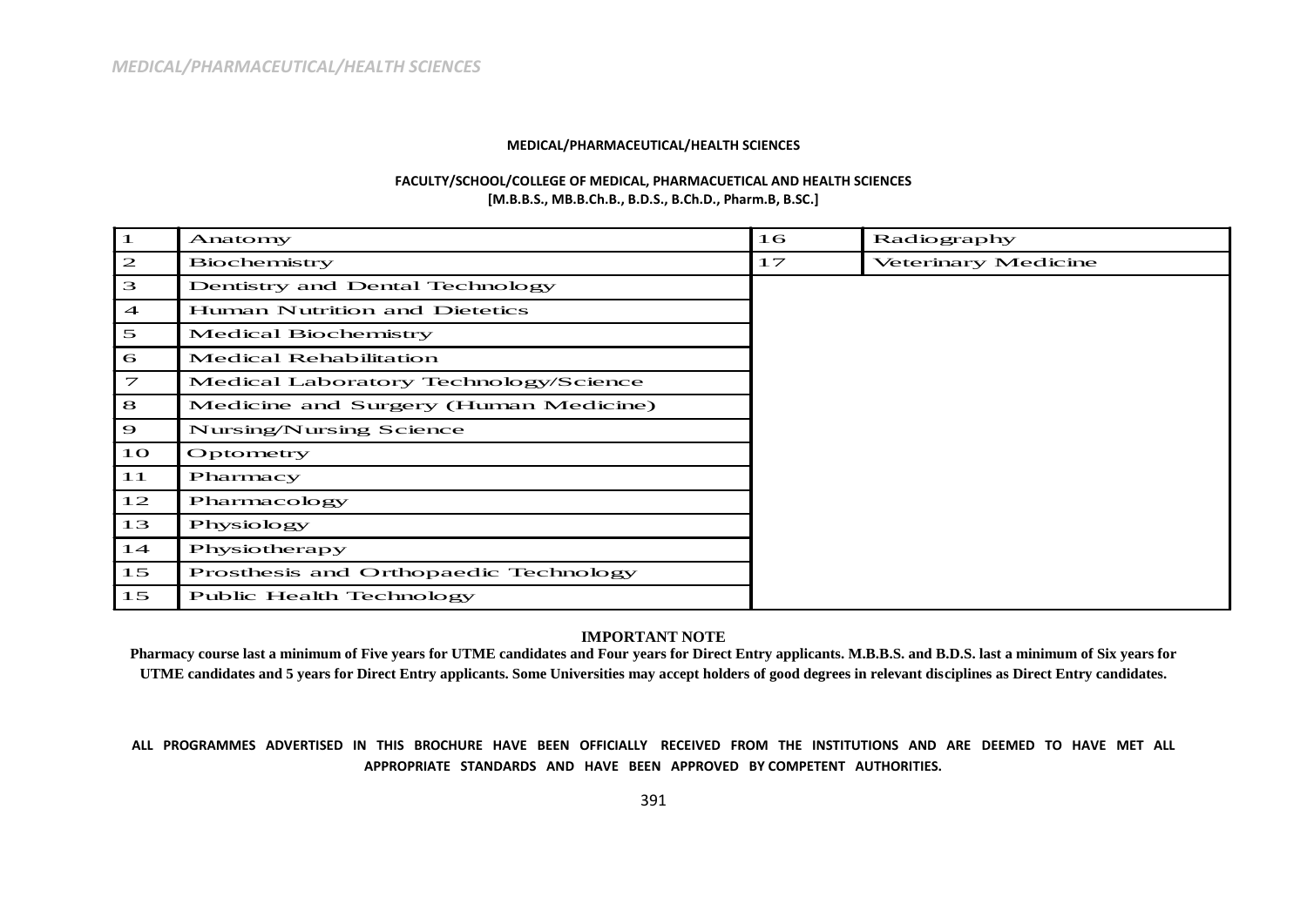| <b>COURSE/DEGREE AWARDING</b> |                                              | <b>REQUIREMENTS</b>                                |                             | SPECIAL CONSIDERATION (WAIVER) REMARKS |                                                                                               |
|-------------------------------|----------------------------------------------|----------------------------------------------------|-----------------------------|----------------------------------------|-----------------------------------------------------------------------------------------------|
| <b>INSTITUTIONS</b>           |                                              |                                                    |                             |                                        |                                                                                               |
|                               |                                              |                                                    | <b>UTME SUBJECTS</b>        |                                        |                                                                                               |
|                               | <b>DIRECT ENTRY</b>                          | <b>UTME</b>                                        |                             |                                        |                                                                                               |
| <b>ANATOMY</b>                | Two 'A' level passes                         | Five SSCE credit passes in                         | Mathematics,                |                                        | <b>DIRECT ENTRY:</b>                                                                          |
| <b>ABUAD</b>                  | chosen from Biology,                         | English<br>Language,                               | Biology<br>and              |                                        |                                                                                               |
| ABU                           | Chemistry and Physics<br>in addition to UTME | Mathematics,<br>Biology,<br>Chemistry and Physics. | Chemistry<br>or<br>Physics. | (i)<br>(ii)                            | CALABAR and PHC-No direct entry.<br>LAUTECH accepts GCE 'A' Level or its equivalent with good |
| COOU                          | requirement.                                 |                                                    |                             |                                        | passes in Physics, Chemistry and Mathematics /ND with                                         |
| <b>BABCOCK</b>                |                                              |                                                    |                             |                                        | Upper Credit in<br>related discipline (plus UTME                                              |
| <b>BAYERO</b>                 |                                              |                                                    |                             |                                        | requirements) may be considered for admission into 200<br>level.                              |
| <b>BENIN</b>                  |                                              |                                                    |                             | (iv)                                   | EBSU accepts B.Sc 2 <sup>nd</sup> Class Upper Division in any Biological                      |
| <b>BOWEN</b>                  |                                              |                                                    |                             |                                        | Science course Plus at least credit pass in English,                                          |
| <b>BSU</b>                    |                                              |                                                    |                             |                                        | Mathematics, Biology, Chemistry and Physics in one sitting.                                   |
| <b>DELSU</b>                  |                                              |                                                    |                             | (v)                                    | BENIN requires three GCE (A/L) in Biology/Zoology,                                            |
| <b>EBSU</b>                   |                                              |                                                    |                             |                                        | Chemistry and Physics plus the O' Level credit in five other                                  |
| <b>ESUT</b>                   |                                              |                                                    |                             |                                        | subjects including Mathematics, Physics, Chemistry,<br>Biology and English.                   |
| <b>FED-NDUFU</b>              |                                              |                                                    |                             |                                        |                                                                                               |
| <b>GREGORY</b>                |                                              |                                                    |                             | UTME.                                  |                                                                                               |
| <b>IGBINEDION</b>             |                                              |                                                    |                             | (i)                                    | MAIDUGURI accepts Mathematics in lieu of Physics.                                             |
| <b>ILORIN</b>                 |                                              |                                                    |                             | (ii)                                   | CALABAR requires Physics, Chemistry and Biology.                                              |
| JOS                           |                                              |                                                    |                             | (iii)                                  | EBSU accepts only one sitting.                                                                |
| LAUTECH                       |                                              |                                                    |                             |                                        |                                                                                               |
| <b>MADONNA</b>                |                                              |                                                    |                             |                                        | <b>UTME SUBJECTS:</b>                                                                         |
| <b>MAIDUGURI</b>              |                                              |                                                    |                             | (i)                                    | UNIZIK, EBSU, ABU, BENIN, CALABAR, ILORIN and PHC                                             |
| <b>NORTHWEST</b>              |                                              |                                                    |                             | (ii)                                   | require Physics, Chemistry and Biology.<br>ABUAD accepts Physics, Chemistry and Biology OR    |
| OOU                           |                                              |                                                    |                             |                                        | Chemistry, Biology and Mathematics.                                                           |
| PHC                           |                                              |                                                    |                             | (iii)                                  | OOU accepts any three of Physics/ Mathematics,                                                |
| <b>UNIOSUN</b>                |                                              |                                                    |                             |                                        | Chemistry, Biology.                                                                           |
| <b>UNIZIK</b>                 |                                              |                                                    |                             | (iv)                                   | BABCOCK accepts any three of Physics, Chemistry Biology<br>and Mathematics                    |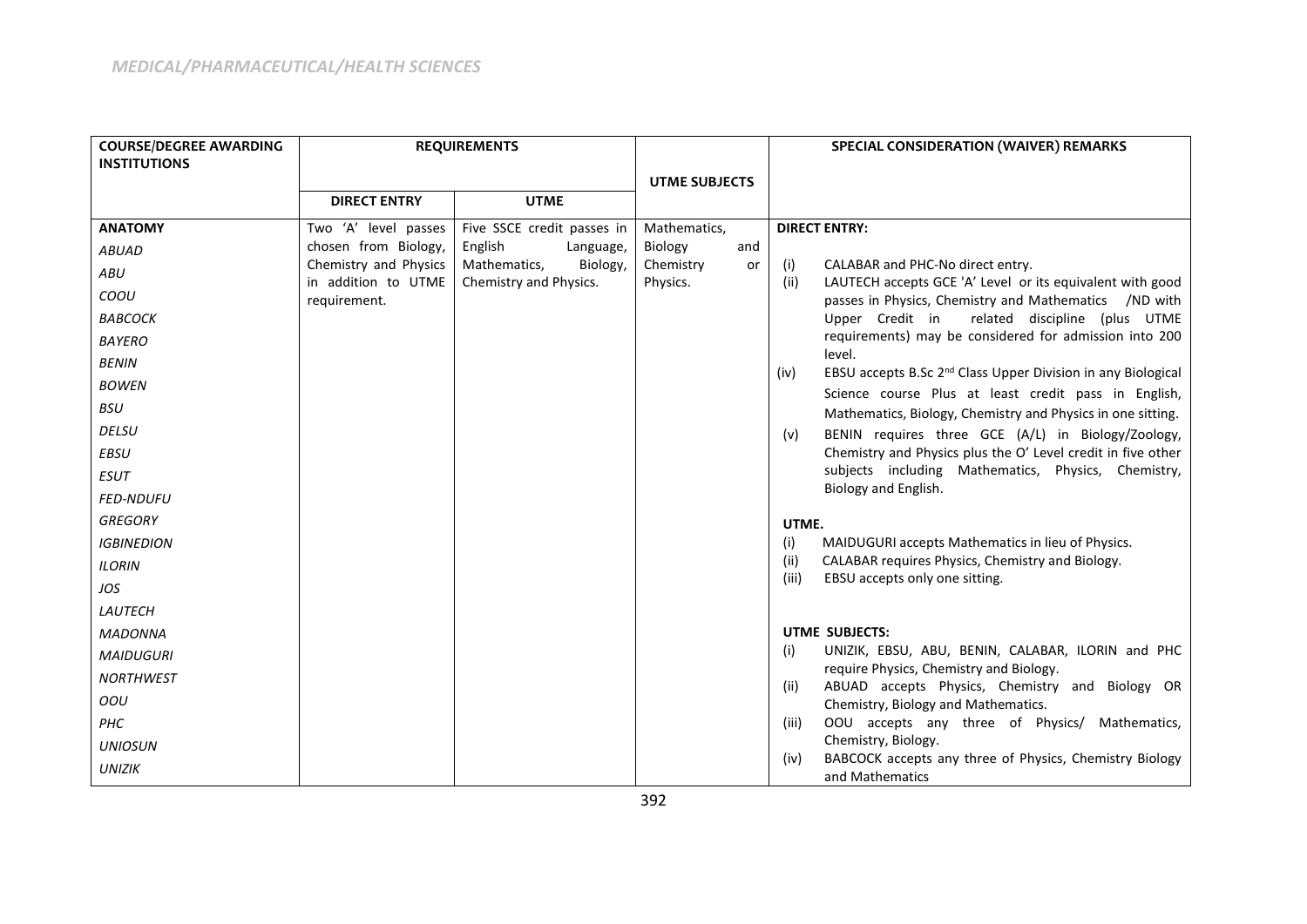| <b>COURSE/DEGREE AWARDING</b> | <b>REQUIREMENTS</b>                     |                                                  |                      | SPECIAL CONSIDERATION (WAIVER) REMARKS                                                                          |
|-------------------------------|-----------------------------------------|--------------------------------------------------|----------------------|-----------------------------------------------------------------------------------------------------------------|
| <b>INSTITUTIONS</b>           |                                         |                                                  |                      |                                                                                                                 |
|                               | <b>DIRECT ENTRY</b>                     | <b>UTME</b>                                      | <b>UTME SUBJECTS</b> |                                                                                                                 |
|                               |                                         |                                                  |                      |                                                                                                                 |
|                               |                                         |                                                  |                      |                                                                                                                 |
| <b>HUMAN ANATOMY</b>          |                                         |                                                  |                      |                                                                                                                 |
| <b>BASU</b>                   |                                         |                                                  |                      |                                                                                                                 |
| <b>CALABAR</b>                |                                         |                                                  |                      |                                                                                                                 |
| <b>CRUTECH</b>                |                                         |                                                  |                      |                                                                                                                 |
| <b>UYO</b>                    |                                         |                                                  |                      |                                                                                                                 |
|                               |                                         |                                                  |                      |                                                                                                                 |
| <b>BIOCHEMISTRY:</b>          | Two 'A' level passes in                 | Five SSCE credit passes in                       | Physics, Chemistry   | <b>DIRECT ENTRY:</b>                                                                                            |
| <b>CALABAR</b>                | Chemistry and any one<br>Physics,<br>of | English<br>Language,<br>Mathematics,<br>Physics, | and Biology.         | IBADAN requires two A' level passes from Mathematics,<br>(i)<br>Physics, Chemistry, Biology or Botany plus UTME |
| <b>IBADAN</b>                 | Biology/Zoology/Botan                   | Chemistry and Biology.                           |                      | requirements.                                                                                                   |
| <b>IGBINEDION</b>             | y and Maths.                            |                                                  |                      | BENIN requires three A' level passes to include<br>(ii)                                                         |
| JOS                           |                                         |                                                  |                      | Biology/Zoology, Chemistry and Physics plus UTME                                                                |
| LAUTECH                       |                                         |                                                  |                      | requirements.<br>LAUTECH accepts 'A' Level passes in Biology, Chemistry;<br>(iii)                               |
| <b>UYO</b>                    |                                         |                                                  |                      | and Physics or Mathematics /ND with Upper Credit /HND in                                                        |
|                               |                                         |                                                  |                      | related discipline (plus UTME requirements) may be                                                              |
| <b>MEDICAL BIOCHEMISTRY</b>   |                                         |                                                  |                      | considered for 200 level.<br>CALABAR does not admit Direct Entry.<br>(iv)                                       |
| <b>BENIN</b>                  |                                         |                                                  |                      | FUTO requires at least 'A' level passes not below Grade C in<br>(v)                                             |
| <b>CRUTECH</b>                |                                         |                                                  |                      | Physics and any two of Chemistry, Biology and                                                                   |
| <b>DELSU</b>                  |                                         |                                                  |                      | Mathematics. It also accepts ND/HND (Upper Credit) in                                                           |
| <b>GREGORY</b>                |                                         |                                                  |                      | Biomedical Technology, Biomedical Engineering, Chemical<br>Engineering, Electrical / Electronic Engineering and |
| LAUTECH                       |                                         |                                                  |                      | Mechanical Engineering. Candidates must in addition meet                                                        |
|                               |                                         |                                                  |                      | UTME 'O' Level requirements. It does not accept First                                                           |
|                               |                                         |                                                  |                      | Degree or NCE.                                                                                                  |
| <b>BIOMEDICAL TECHNOLOGY</b>  |                                         |                                                  |                      |                                                                                                                 |
| <b>FUTO</b>                   |                                         |                                                  |                      |                                                                                                                 |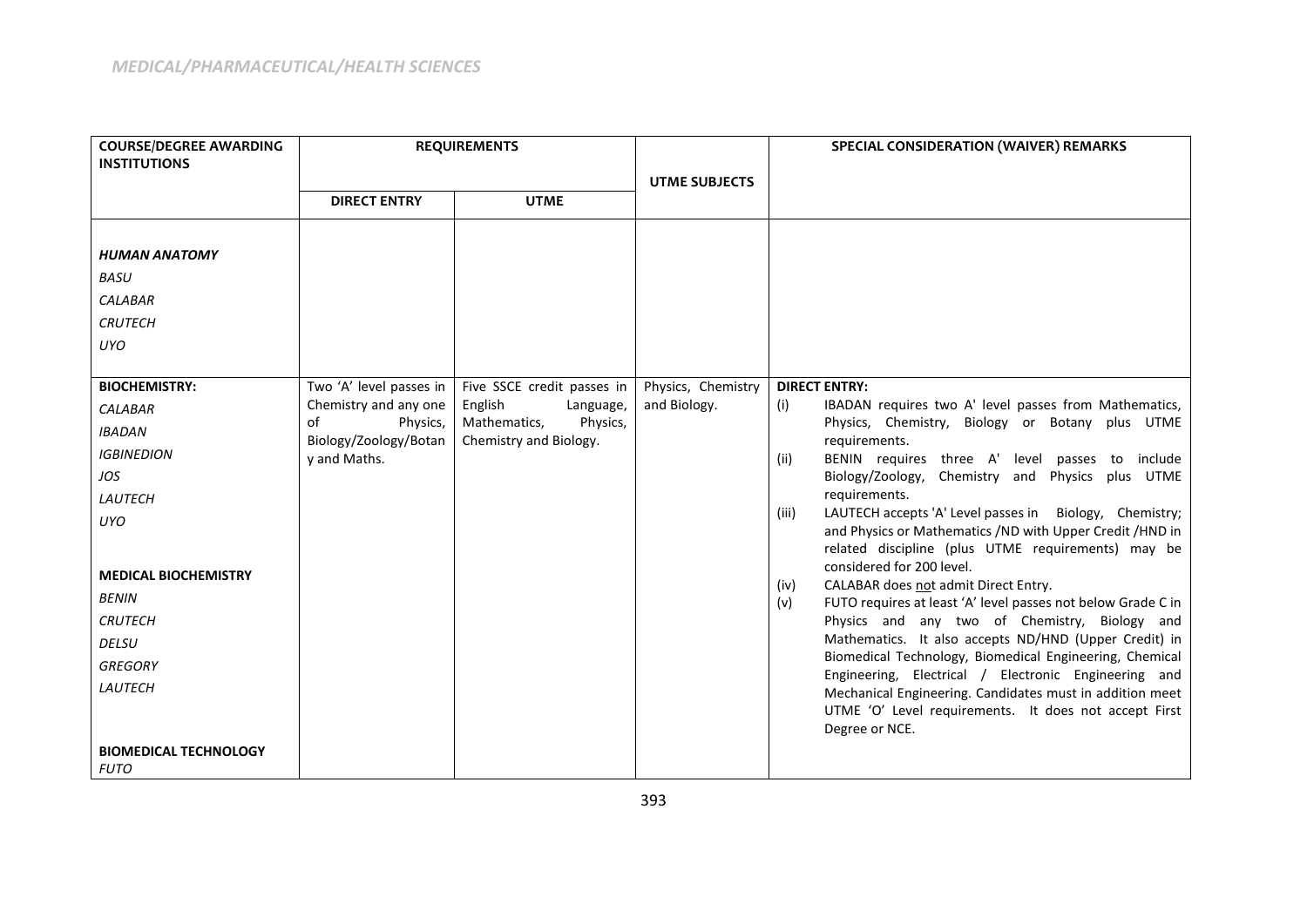| <b>COURSE/DEGREE AWARDING</b>                  | <b>REQUIREMENTS</b>                             |                                                          |                                       | SPECIAL CONSIDERATION (WAIVER) REMARKS |                                                                                             |
|------------------------------------------------|-------------------------------------------------|----------------------------------------------------------|---------------------------------------|----------------------------------------|---------------------------------------------------------------------------------------------|
| <b>INSTITUTIONS</b>                            |                                                 |                                                          |                                       |                                        |                                                                                             |
|                                                |                                                 |                                                          | <b>UTME SUBJECTS</b>                  |                                        |                                                                                             |
|                                                | <b>DIRECT ENTRY</b>                             | <b>UTME</b>                                              |                                       |                                        |                                                                                             |
|                                                |                                                 |                                                          |                                       | UTME:                                  |                                                                                             |
|                                                |                                                 |                                                          |                                       | (i)                                    | CALABAR - same as in Medicine and Surgery.                                                  |
|                                                |                                                 |                                                          |                                       | (ii)                                   | IBADAN - As for Medicine and Surgery.                                                       |
|                                                |                                                 |                                                          |                                       |                                        |                                                                                             |
| <b>DENTISTRY AND DENTAL</b><br><b>SURGERY:</b> | Three 'A' level passes<br>include<br>Chemistry, | Five SSCE credit passes in<br>English language, Physics, | Chemistry, Biology<br>and one Science | <b>DIRECT ENTRY:</b>                   | <b>UNN</b> requires                                                                         |
|                                                | Biology/Zoology<br>and                          | Chemistry, Biology and                                   | subject.                              | (i)<br>(a)                             | Direct entry candidates in addition to satisfying the UTME                                  |
| <b>BAYERO</b>                                  | Physics.                                        | Mathematics.                                             |                                       |                                        | requirements should also have 3 Advanced Level papers in                                    |
| <b>BENIN</b>                                   |                                                 |                                                          |                                       |                                        | Biology or Zoology, Chemistry and Physics in London GCE in                                  |
| <b>CALABAR</b>                                 |                                                 |                                                          |                                       |                                        | one sitting.                                                                                |
| <b>IBADAN</b>                                  |                                                 |                                                          |                                       | (b)                                    | The Faculty accepts B.Sc degree in related field of study                                   |
| JOS                                            |                                                 |                                                          |                                       |                                        | for admission into the Five year standard programme.                                        |
| LAGOS                                          |                                                 |                                                          |                                       | (c)                                    | Holders of MBBS may be admitted into the three year<br>clinical course in Dentistry         |
| LASU                                           |                                                 |                                                          |                                       | (ii)                                   | IBADAN as in Medicine and Surgery.                                                          |
| <b>MAIDUGURI</b>                               |                                                 |                                                          |                                       | (iii)                                  | DELSU accepts B.Sc. Degree First Class/Second Class Upper                                   |
| OAU                                            |                                                 |                                                          |                                       |                                        | in Medical related fields. Also accepts Three 'A' level                                     |
| PHC                                            |                                                 |                                                          |                                       |                                        | papers.                                                                                     |
|                                                |                                                 |                                                          |                                       | (iv)                                   | PHC - No Direct Entry.                                                                      |
| <b>UNN</b>                                     |                                                 |                                                          |                                       | (v)                                    | BENIN accepts B.Sc Biochemistry (Second Class Lower)                                        |
|                                                |                                                 |                                                          |                                       |                                        | Microbiology, Zoology, Botany, Anatomy, Physiology,                                         |
|                                                |                                                 |                                                          |                                       |                                        | Nursing, B.Sc or OD Optometry, B.Pham or Doctor of                                          |
|                                                |                                                 |                                                          |                                       |                                        | Pharmacy.                                                                                   |
|                                                |                                                 |                                                          |                                       | (vi)                                   | OAU accepts .Sc. with minimum of Second Class Honours in<br>relevant discipline (Sciences). |
|                                                |                                                 |                                                          |                                       | (vii)                                  | JOS accepts passes in IJMB, GCE Advanced Level or Higher                                    |
|                                                |                                                 |                                                          |                                       |                                        | School Certificate (HSC) all in Physics, Chemistry and                                      |
|                                                |                                                 |                                                          |                                       |                                        | Zoology or Biology. Such candidates must also have                                          |
|                                                |                                                 |                                                          |                                       |                                        | obtained five credits at Ordinary level in Physics,                                         |
|                                                |                                                 |                                                          |                                       |                                        | Chemistry, Biology or Zoology, English Language and                                         |
|                                                |                                                 |                                                          |                                       |                                        | Mathematics.                                                                                |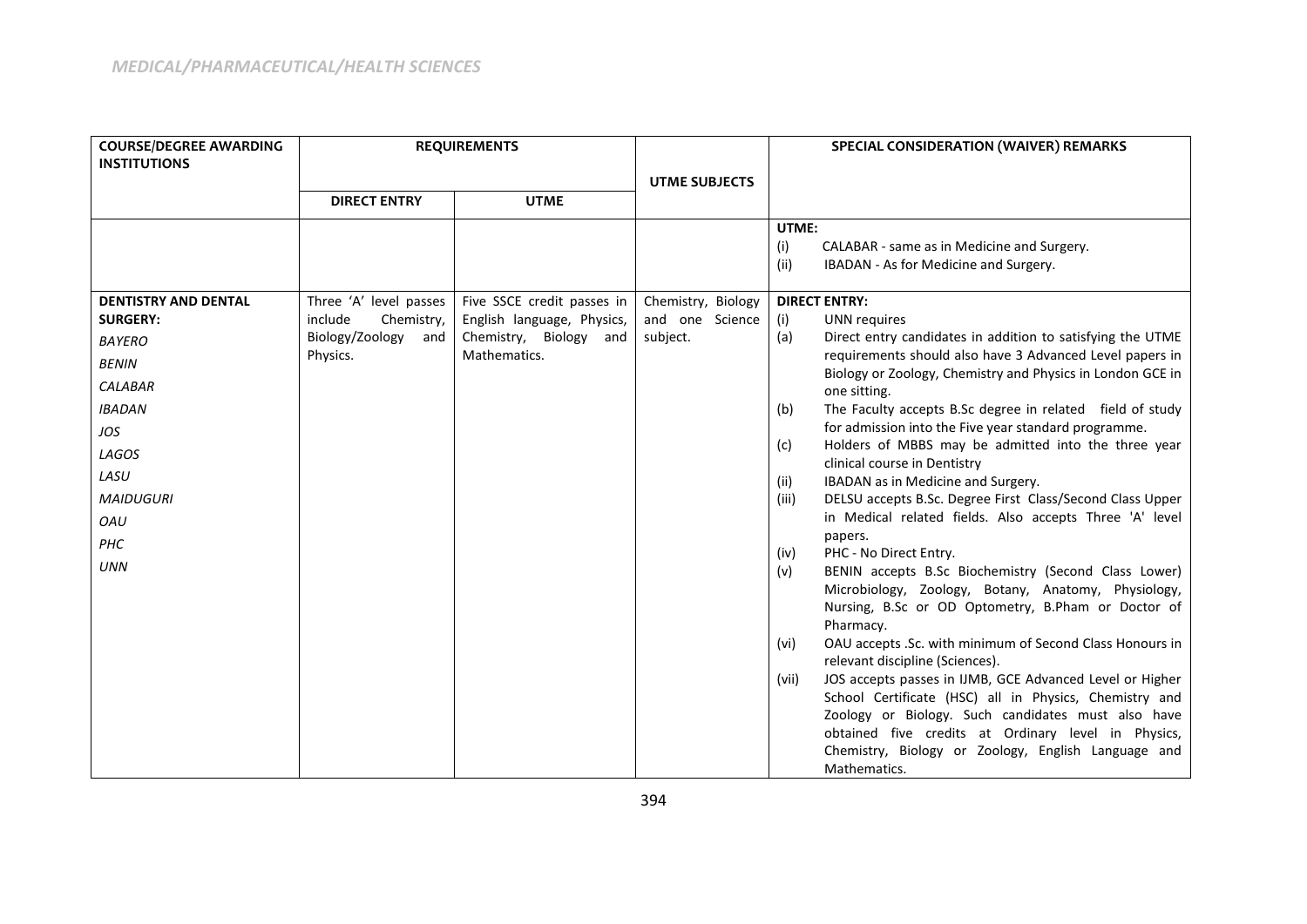| <b>COURSE/DEGREE AWARDING</b> | <b>REQUIREMENTS</b> |             |                      |                      |                                                                                                                                                                                                                                                                                                                                                                                                                                                                                                                                              | SPECIAL CONSIDERATION (WAIVER) REMARKS |  |  |
|-------------------------------|---------------------|-------------|----------------------|----------------------|----------------------------------------------------------------------------------------------------------------------------------------------------------------------------------------------------------------------------------------------------------------------------------------------------------------------------------------------------------------------------------------------------------------------------------------------------------------------------------------------------------------------------------------------|----------------------------------------|--|--|
| <b>INSTITUTIONS</b>           |                     |             |                      |                      |                                                                                                                                                                                                                                                                                                                                                                                                                                                                                                                                              |                                        |  |  |
|                               |                     |             | <b>UTME SUBJECTS</b> |                      |                                                                                                                                                                                                                                                                                                                                                                                                                                                                                                                                              |                                        |  |  |
|                               | <b>DIRECT ENTRY</b> | <b>UTME</b> |                      |                      |                                                                                                                                                                                                                                                                                                                                                                                                                                                                                                                                              |                                        |  |  |
|                               |                     |             |                      | (viii)<br>(a)<br>(b) | LAGOS accepts:<br>B.Sc. Degree First Class/Second Class Upper in Medical<br>related fields or two 'A' level passes to include Chemistry,<br>Biology/Zoology or Physics.<br>very good passes in three JUPEB/A-LEVEL subjects:<br>Physics, Chemistry, Biology and also accept B.Sc. Degree<br>First Class/Second Class Upper in fields such as Anatomy,<br>Physiology, Biochemistry Physiotherapy, Ophthalmology,<br>Pharmacology, Radiography, Microbiology, Pharmacy,<br>Zoology, Cell Biology & Genetics, Medical Lab. Science,<br>Nursing. |                                        |  |  |
|                               |                     |             |                      | <b>UTME</b><br>(i)   | UNN requires candidates in addition to minimum entry<br>requirements the entrance candidates are expected to<br>have credit passes in English Language, Biology, Chemistry,<br>Mathematics and Physics in SSCE at the O' level in not<br>more than one sitting.                                                                                                                                                                                                                                                                              |                                        |  |  |
|                               |                     |             |                      | (i)<br>(ii)          | <b>UTME SUBJECTS:</b><br>JOS, CALABAR, PHC, UNN, BENIN, LAGOS and OAU require<br>Physics as the other science subject.<br>IBADAN - As for Medicine and Surgery.                                                                                                                                                                                                                                                                                                                                                                              |                                        |  |  |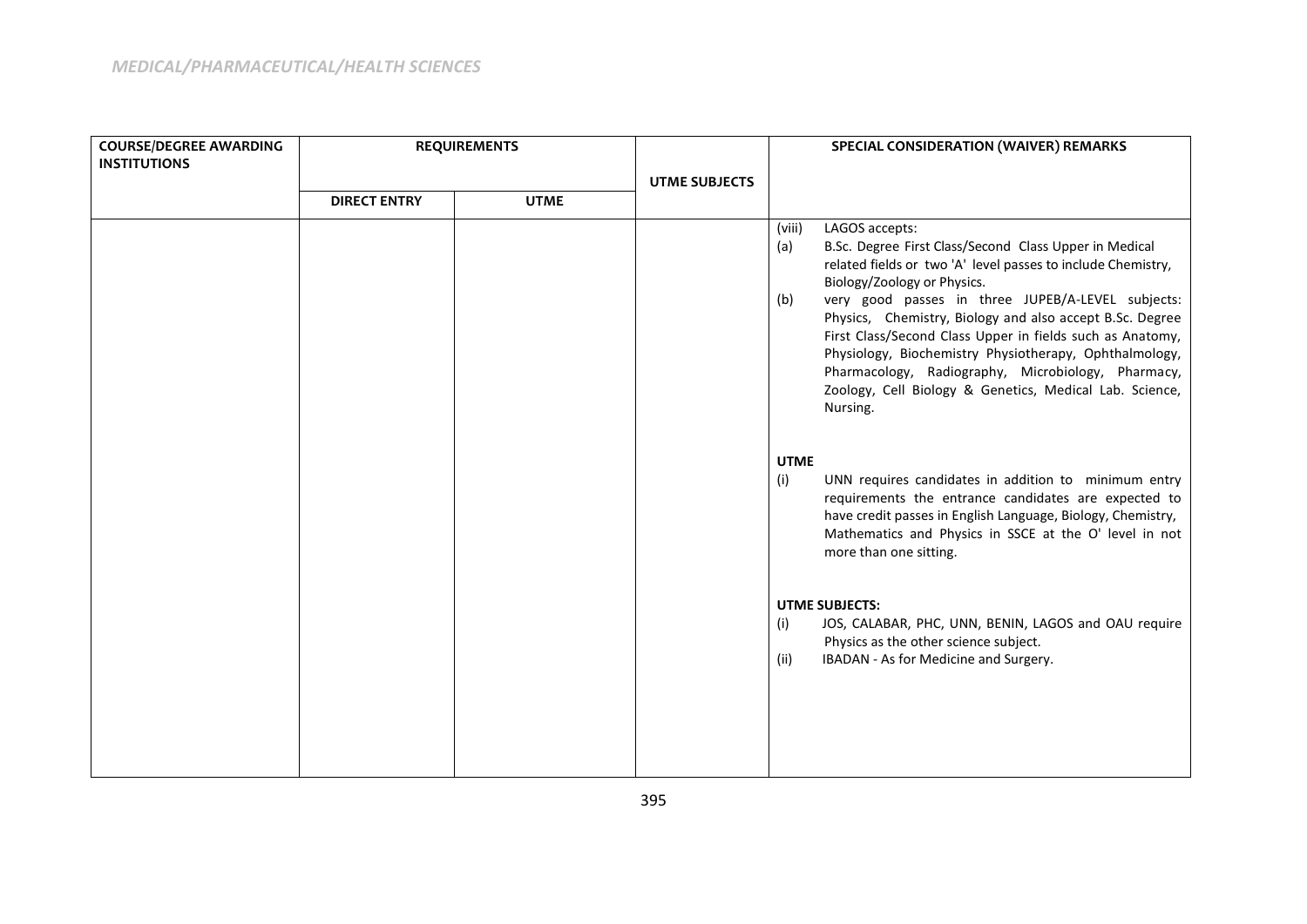| <b>COURSE/DEGREE AWARDING</b>                | <b>REQUIREMENTS</b>               |                                                        |                                   | <b>SPECIAL CONSIDERATION (WAIVER) REMARKS</b>                                                                |  |  |
|----------------------------------------------|-----------------------------------|--------------------------------------------------------|-----------------------------------|--------------------------------------------------------------------------------------------------------------|--|--|
| <b>INSTITUTIONS</b>                          |                                   |                                                        |                                   |                                                                                                              |  |  |
|                                              | <b>DIRECT ENTRY</b>               | <b>UTME</b>                                            | <b>UTME SUBJECTS</b>              |                                                                                                              |  |  |
|                                              |                                   |                                                        |                                   |                                                                                                              |  |  |
| <b>HUMAN NUTRITION AND</b>                   | Two 'A' level passes in           | Five SSCE credit passes in                             | Chemistry, Biology                | <b>DIRECT ENTRY</b>                                                                                          |  |  |
| <b>DIETETICS:</b>                            | Chemistry, Biology and            | English language, Physics,                             | and Physics.                      | IBADAN preference will be given to holders of the<br>(i)                                                     |  |  |
| <b>ABUAD</b><br><b>CALABAR</b>               | Physics plus UTME                 | Chemistry, Biology and<br>Mathematics.                 |                                   | Professional Certificates of:                                                                                |  |  |
| <b>IBADAN</b>                                | requirement.                      |                                                        |                                   | Nigeria Registered Nurse or equivalent;<br>(a)<br>(b) Own Certificate of Food Science and Applied Nutrition; |  |  |
|                                              |                                   |                                                        |                                   | National Diploma in Agriculture;<br>(c)                                                                      |  |  |
|                                              |                                   |                                                        |                                   | (d) Public Health Inspectorate Certificate.                                                                  |  |  |
| <b>NUTRITION AND DIETETICS</b>               |                                   |                                                        |                                   | UTME:                                                                                                        |  |  |
| <b>BABCOCK</b>                               |                                   |                                                        |                                   | IBADAN Same as in Medicine and Surgery.<br>(i)                                                               |  |  |
| <b>BAYERO</b>                                |                                   |                                                        |                                   |                                                                                                              |  |  |
|                                              |                                   |                                                        |                                   |                                                                                                              |  |  |
|                                              |                                   |                                                        |                                   |                                                                                                              |  |  |
|                                              |                                   |                                                        |                                   | <b>UTME SUBJECTS:</b>                                                                                        |  |  |
|                                              |                                   |                                                        |                                   | IBADAN requires English Language, Physics, Chemistry and<br>(i)                                              |  |  |
|                                              |                                   |                                                        |                                   | Biology.                                                                                                     |  |  |
|                                              |                                   |                                                        |                                   |                                                                                                              |  |  |
|                                              |                                   |                                                        |                                   |                                                                                                              |  |  |
|                                              |                                   |                                                        |                                   |                                                                                                              |  |  |
| <b>MEDICAL LABORATORY</b><br><b>SCIENCE:</b> | A' level passes<br>to<br>include  | Five SSCE credit passes in<br>English Language, Maths, | Physics, Chemistry<br>and Biology | <b>DIRECT ENTRY:</b><br>CALABAR accepts 'A' level in any two of Chemistry, Biology                           |  |  |
|                                              | Physics,<br>Chemistry and Biology | Physics,<br>Chemistry and                              |                                   | (i)<br>and Physics, B.SC in Biological Science; AIMLT or FIMLT                                               |  |  |
| AAU                                          | or Zoology                        | Biology                                                |                                   | with O/L requirements.                                                                                       |  |  |
| <b>ABUAD</b>                                 |                                   |                                                        |                                   | MAIDUGURI and IMSU accepts certificate of Institute of<br>(ii)                                               |  |  |
| ВАВСОСК                                      |                                   |                                                        |                                   | Medical Laboratory Technology<br>Science/Technology                                                          |  |  |
| <b>BAYERO</b>                                |                                   |                                                        |                                   | (IMLS/T) of Nigeria plus 'O' level requirements.                                                             |  |  |
| <b>BENIN</b>                                 |                                   |                                                        |                                   | UNIZIK accepts HND/B.SC in Biological Sciences or related<br>(iv)                                            |  |  |
| <b>CALABAR</b>                               |                                   |                                                        |                                   | fields                                                                                                       |  |  |
| <b>EBSU</b>                                  |                                   |                                                        |                                   | BENIN - Same as in Medical Biochemistry. Accepts degree<br>(v)<br>holders in related Science fields.         |  |  |
| <b>IBADAN</b>                                |                                   |                                                        |                                   | MAIDUGURI accepts Zoology in lieu of Biology.<br>(vi)                                                        |  |  |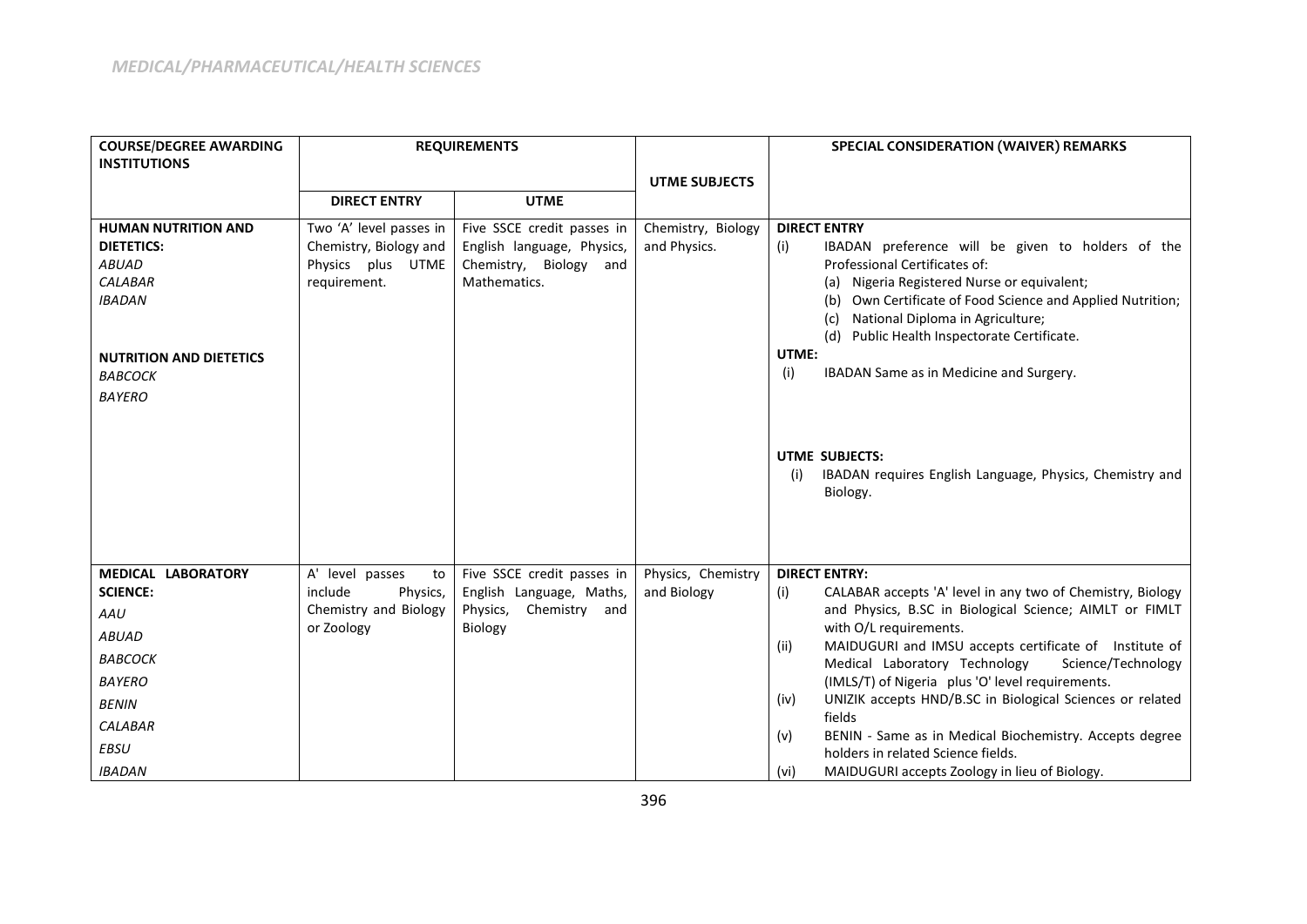| <b>COURSE/DEGREE AWARDING</b><br><b>INSTITUTIONS</b> | <b>REQUIREMENTS</b> |             |                      |        |                                                                                                   | SPECIAL CONSIDERATION (WAIVER) REMARKS |  |  |
|------------------------------------------------------|---------------------|-------------|----------------------|--------|---------------------------------------------------------------------------------------------------|----------------------------------------|--|--|
|                                                      |                     |             | <b>UTME SUBJECTS</b> |        |                                                                                                   |                                        |  |  |
|                                                      | <b>DIRECT ENTRY</b> | <b>UTME</b> |                      |        |                                                                                                   |                                        |  |  |
| <b>IGBINEDION</b>                                    |                     |             |                      | (vii)  | JOS accepts First Degree in relevant Biological<br>Science                                        |                                        |  |  |
| <b>IMSU</b>                                          |                     |             |                      |        | discipline with at least a Second Class<br>Lower Division                                         |                                        |  |  |
| JOS                                                  |                     |             |                      | (viii) | EBSU accepts AIMLS or its equivalent plus relevant UTME<br>'O' level requirements                 |                                        |  |  |
| LAGOS                                                |                     |             |                      | (ix)   | UNN accepts:                                                                                      |                                        |  |  |
| LAUTECH                                              |                     |             |                      | (a)    | B.Sc in relevant courses with at least 2 <sup>nd</sup> class lower Div.                           |                                        |  |  |
| <b>MADONNA</b>                                       |                     |             |                      |        | Plus O' level credit in English Language, Mathematics.                                            |                                        |  |  |
| <b>MAIDUGURI</b>                                     |                     |             |                      |        | Biology, Chemistry and Physics in not more than 2 sittings.                                       |                                        |  |  |
| <b>NDU</b>                                           |                     |             |                      | (b)    | OND in related courses with an upper credit plus O' level<br>entry requirement as above.          |                                        |  |  |
| <b>UDU</b>                                           |                     |             |                      | (c)    | Advanced level cert in Chemistry, Physics, Biology at credit                                      |                                        |  |  |
|                                                      |                     |             |                      |        | level or any upper equivalent certificate in addition two                                         |                                        |  |  |
| <b>UNIZIK</b>                                        |                     |             |                      |        | relevant O' level qualification                                                                   |                                        |  |  |
| <b>UNN</b>                                           |                     |             |                      | (d)    | UNN requires candidates with AIMLS Professional plus O'                                           |                                        |  |  |
|                                                      |                     |             |                      |        | level entry requirement.<br>LAUTECH accepts 'A' Level Passes in Chemistry, and                    |                                        |  |  |
|                                                      |                     |             |                      | (x)    | Biology with UTME requirements OR ND with Upper Credit                                            |                                        |  |  |
|                                                      |                     |             |                      |        | /HND or First Degree in relevant discipline. (plus UTME                                           |                                        |  |  |
|                                                      |                     |             |                      |        | requirements) may be considered.                                                                  |                                        |  |  |
|                                                      |                     |             |                      | (xi)   | NDU requires five 'O' level credit passes in English                                              |                                        |  |  |
|                                                      |                     |             |                      |        | Language, Mathematics, Chemistry, Biology and Physics.                                            |                                        |  |  |
|                                                      |                     |             |                      | (x)    | IBADAN accepts A' level passes to include Physics,                                                |                                        |  |  |
|                                                      |                     |             |                      |        | Chemistry and Biology B.Sc. or HND in relevant fields, ;<br>AIMLT or FIMLT with O/L requirements. |                                        |  |  |
|                                                      |                     |             |                      | (xi)   | BAYERO accepts Diploma in Medical Laboratory Science                                              |                                        |  |  |
|                                                      |                     |             |                      |        | from a recognized institution                                                                     |                                        |  |  |
|                                                      |                     |             |                      |        |                                                                                                   |                                        |  |  |
|                                                      |                     |             |                      |        |                                                                                                   |                                        |  |  |
|                                                      |                     |             |                      | (i)    | <b>DIRECT ENTRY AND UTME:</b><br>CALABAR - same as in Medicine and Surgery.                       |                                        |  |  |
|                                                      |                     |             |                      | (ii)   | AAU accepts B.Sc Degree in relevant fields with good                                              |                                        |  |  |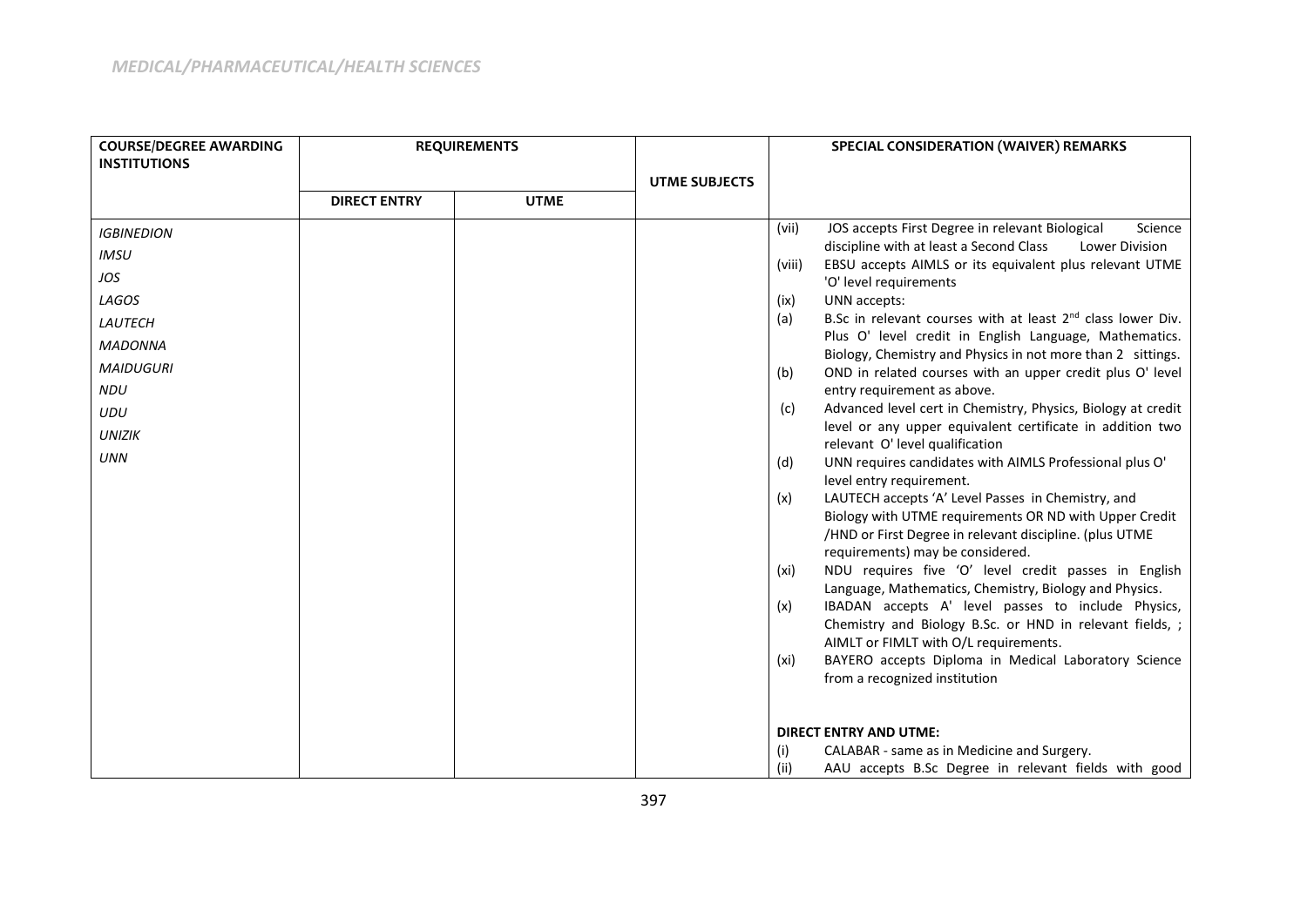| <b>COURSE/DEGREE AWARDING</b><br><b>INSTITUTIONS</b>                                                                                                                                                                                                          | <b>REQUIREMENTS</b>                                                                                                   |                                                                                                                   |                                                                | <b>SPECIAL CONSIDERATION (WAIVER) REMARKS</b>                                                                                                                                                                                                                                                                                                                           |
|---------------------------------------------------------------------------------------------------------------------------------------------------------------------------------------------------------------------------------------------------------------|-----------------------------------------------------------------------------------------------------------------------|-------------------------------------------------------------------------------------------------------------------|----------------------------------------------------------------|-------------------------------------------------------------------------------------------------------------------------------------------------------------------------------------------------------------------------------------------------------------------------------------------------------------------------------------------------------------------------|
|                                                                                                                                                                                                                                                               |                                                                                                                       |                                                                                                                   | <b>UTME SUBJECTS</b>                                           |                                                                                                                                                                                                                                                                                                                                                                         |
|                                                                                                                                                                                                                                                               | <b>DIRECT ENTRY</b>                                                                                                   | <b>UTME</b>                                                                                                       |                                                                |                                                                                                                                                                                                                                                                                                                                                                         |
|                                                                                                                                                                                                                                                               |                                                                                                                       |                                                                                                                   |                                                                | grade. Remedial results not acceptable.<br>IBADAN accepts five SSCE/GCE credit passes in English<br>(ii)<br>Language, Mathematics, Physics, Chemistry and Biology at<br>one sitting.                                                                                                                                                                                    |
|                                                                                                                                                                                                                                                               |                                                                                                                       |                                                                                                                   |                                                                | <b>UTME SUBJECTS:</b><br>BABCOCK accepts any three of Physics, Chemistry Biology<br>(i)<br>and Mathematics.                                                                                                                                                                                                                                                             |
| <b>MEDICAL REHABILITATION</b><br>OAU<br>OAU with specialisation in<br>either:- 'A' level passes in<br>Chemistry, Physics and any of<br>Biology/Zoology or<br>Mathematics.<br>(i) Physiotherapy or<br>(ii) Occupational Therapy<br><b>UNIZIK</b><br><b>UNN</b> | 'Α'<br>level passes in<br>Chemistry, Physics and<br>any of Biology/Zoology<br>or Mathematics.                         | Five SSCE credit<br>English<br>passes<br>in<br>Mathematics,<br>Language,<br>Physics,<br>Chemistry and<br>Biology. | Physics, Chemistry<br>and Biology                              | <b>DIRECT ENTRY:</b><br>OAU accepts passes in the Final Examination of the<br>(i)<br>Chartered Society of Physiotherapy or the British<br>Association of Occupational Therapy or equivalent<br>UNN - No direct entry<br>(ii)<br><b>UTME</b><br>(i)<br>UNN - As in Medical Laboratory Science.<br><b>UTME SUBJECTS</b><br>UNN - As in Medical Laboratory Science.<br>(i) |
| <b>PROSTHESIS AND</b><br><b>ORTHOPAEDIC TECHNOLOGY</b><br><b>FUTO</b>                                                                                                                                                                                         | (i) 'A' level credit in<br>two of Physics,<br>Chemistry, Biology and<br><b>Mathematics</b><br>(ii). ND (Upper Credit) | Five SSCE credit passes<br>including English Language,<br>Physics, Mathematics,<br>Chemistry and Biology.         | Chemistry, Biology<br>and any of<br>Mathematics or<br>Physics. | <b>DIRECT ENTRY:</b><br>FUTO - (ND) holders should satisfy UTME<br>(i.)<br>requirements.<br>(ii)<br>FUTO - (ND) passes at Distinction and Upper credit level<br>will be an advantage.                                                                                                                                                                                   |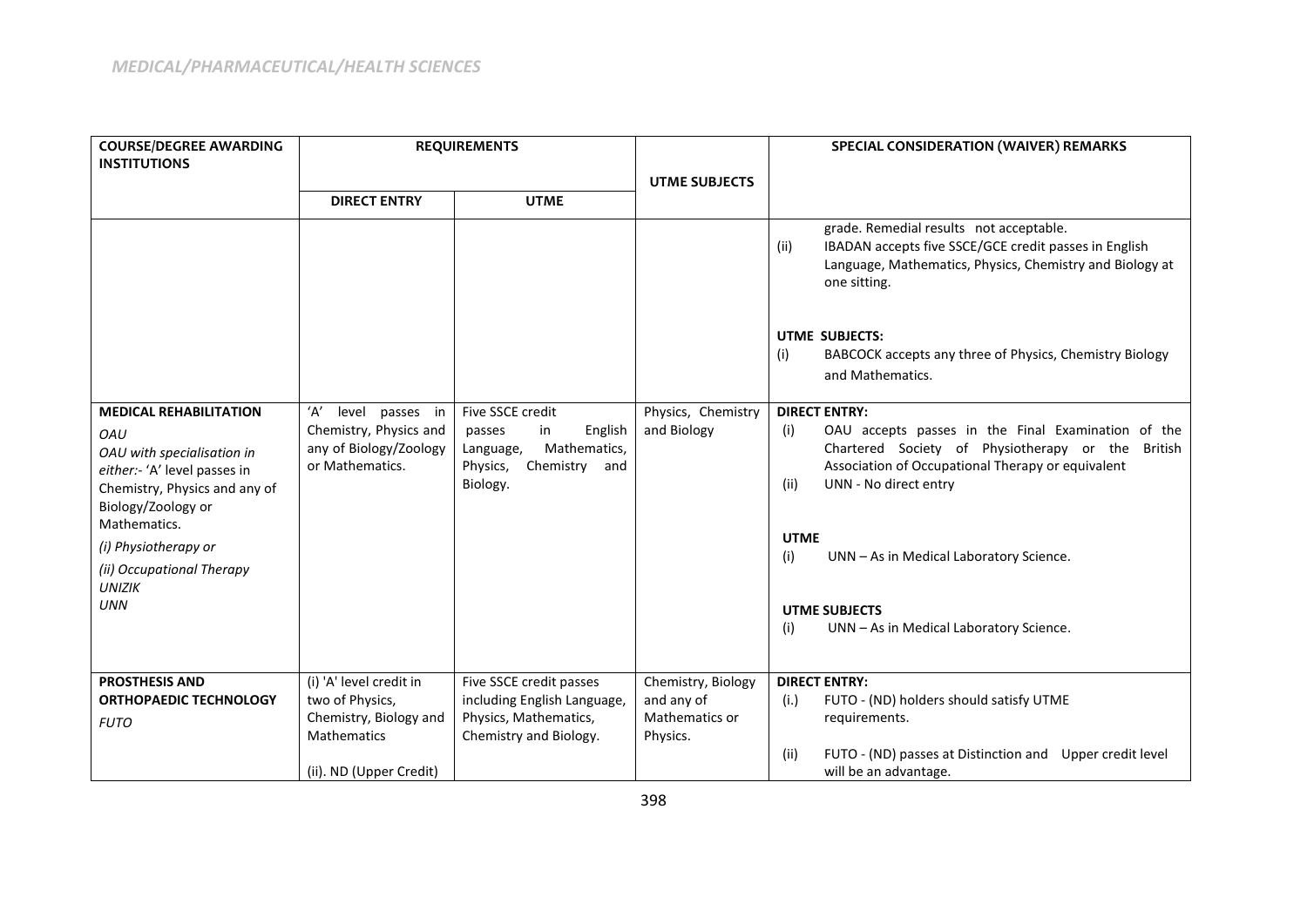| <b>COURSE/DEGREE AWARDING</b><br><b>INSTITUTIONS</b>                                                                                                                                                                                                                                                      | <b>REQUIREMENTS</b>                                                                                                                                                                                                                                                                                                                                                                                                                                                                                     |                                                                                                          |                                    | <b>SPECIAL CONSIDERATION (WAIVER) REMARKS</b>                                                                                                                                                                                                                                                                                                                                                                                                                                                                                                                                                                                                                                                                                                                                                                                                                                                                                                                                                                                                                                                                                           |  |  |
|-----------------------------------------------------------------------------------------------------------------------------------------------------------------------------------------------------------------------------------------------------------------------------------------------------------|---------------------------------------------------------------------------------------------------------------------------------------------------------------------------------------------------------------------------------------------------------------------------------------------------------------------------------------------------------------------------------------------------------------------------------------------------------------------------------------------------------|----------------------------------------------------------------------------------------------------------|------------------------------------|-----------------------------------------------------------------------------------------------------------------------------------------------------------------------------------------------------------------------------------------------------------------------------------------------------------------------------------------------------------------------------------------------------------------------------------------------------------------------------------------------------------------------------------------------------------------------------------------------------------------------------------------------------------------------------------------------------------------------------------------------------------------------------------------------------------------------------------------------------------------------------------------------------------------------------------------------------------------------------------------------------------------------------------------------------------------------------------------------------------------------------------------|--|--|
|                                                                                                                                                                                                                                                                                                           | <b>DIRECT ENTRY</b>                                                                                                                                                                                                                                                                                                                                                                                                                                                                                     | <b>UTME</b>                                                                                              | <b>UTME SUBJECTS</b>               |                                                                                                                                                                                                                                                                                                                                                                                                                                                                                                                                                                                                                                                                                                                                                                                                                                                                                                                                                                                                                                                                                                                                         |  |  |
|                                                                                                                                                                                                                                                                                                           | in Perosthesis and<br>Orthopaedic<br>Technology.                                                                                                                                                                                                                                                                                                                                                                                                                                                        |                                                                                                          |                                    | <b>UTME SUBJECTS</b><br>FUTO requires Chemistry, Biology and Physics.<br>(i)                                                                                                                                                                                                                                                                                                                                                                                                                                                                                                                                                                                                                                                                                                                                                                                                                                                                                                                                                                                                                                                            |  |  |
| <b>NURSING/NURSING SCEINCE</b><br>AAU<br><b>ABSU</b><br><b>ABU</b><br><b>ABUAD</b><br><b>BABCOCK</b><br><b>BAYERO</b><br><b>BENIN</b><br><b>CALABAR</b><br><b>DELSU</b><br><b>EBSU</b><br><b>IBADAN</b><br><b>IGBINEDION</b><br><b>ILORIN</b><br><b>IMSU</b><br>JOS<br>LAGOS<br>LAUTECH<br><b>MADONNA</b> | ʻA'<br>(i) Two<br>level<br>from<br>passes<br>Biology/Zoology,<br>Chemistry and Physics<br>plus 3 other 'O' level<br>credit<br>passes<br>in<br>Mathematics, Physics<br>and English Language.<br>NRN or its<br>(ii)<br>approved equivalent<br>plus five 'O' level<br>credit passes in<br>English Language and<br>one Science subjects<br>chosen from<br>Mathematics, Physics,<br>Chemistry, Biology,<br>Human Anatomy,<br>Physiology and<br>Hygiene, Health<br>Science, Further<br><b>Mathematics and</b> | Five SSCE credit passes in<br>Mathematics, Chemistry,<br>Physics<br>Biology,<br>and<br>English Language. | Physics, Chemistry<br>and Biology. | <b>DIRECT ENTRY:</b><br>UNN accepts:<br>(i)<br>Nurses registered with the Nursing and Midwifery Council<br>(a)<br>of Nigeria (N&MCN), who also possess UTME requirement<br>Three GCE "A" level certificate with passes in Mathematics,<br>(c)<br>Biology and Chemistry in not more than two sittings plus<br>UTME requirement.<br>First degree holders in related disciplines.<br>(d)<br>JOS requires three 'A' level and passes in Chemistry, Physics<br>(ii)<br>and Biology/Zoology plus 'O' level credit passes in<br>Mathematics and English Language.<br>BIU and CALABAR require NRN or its approved equivalent<br>(iii)<br>plus five 'O' level credit passes in English Language and one<br>Science subject from the subjects as listed in "Direct Entry<br>Requirement" column plus two years registration nursing<br>of experience. IBADAN accepts possession of any one of<br>the following professional qualifications:<br><b>General Nursing;</b><br>(a)<br>(b)<br>Psychiatric Nursing; (c) Mid-Wifely.<br><b>IBADAN</b> accept:<br>(iv)<br>Nursing/Midwife;<br>(a)<br>Nursing Admin; and<br>(b)<br>'A' level passes.<br>(c) |  |  |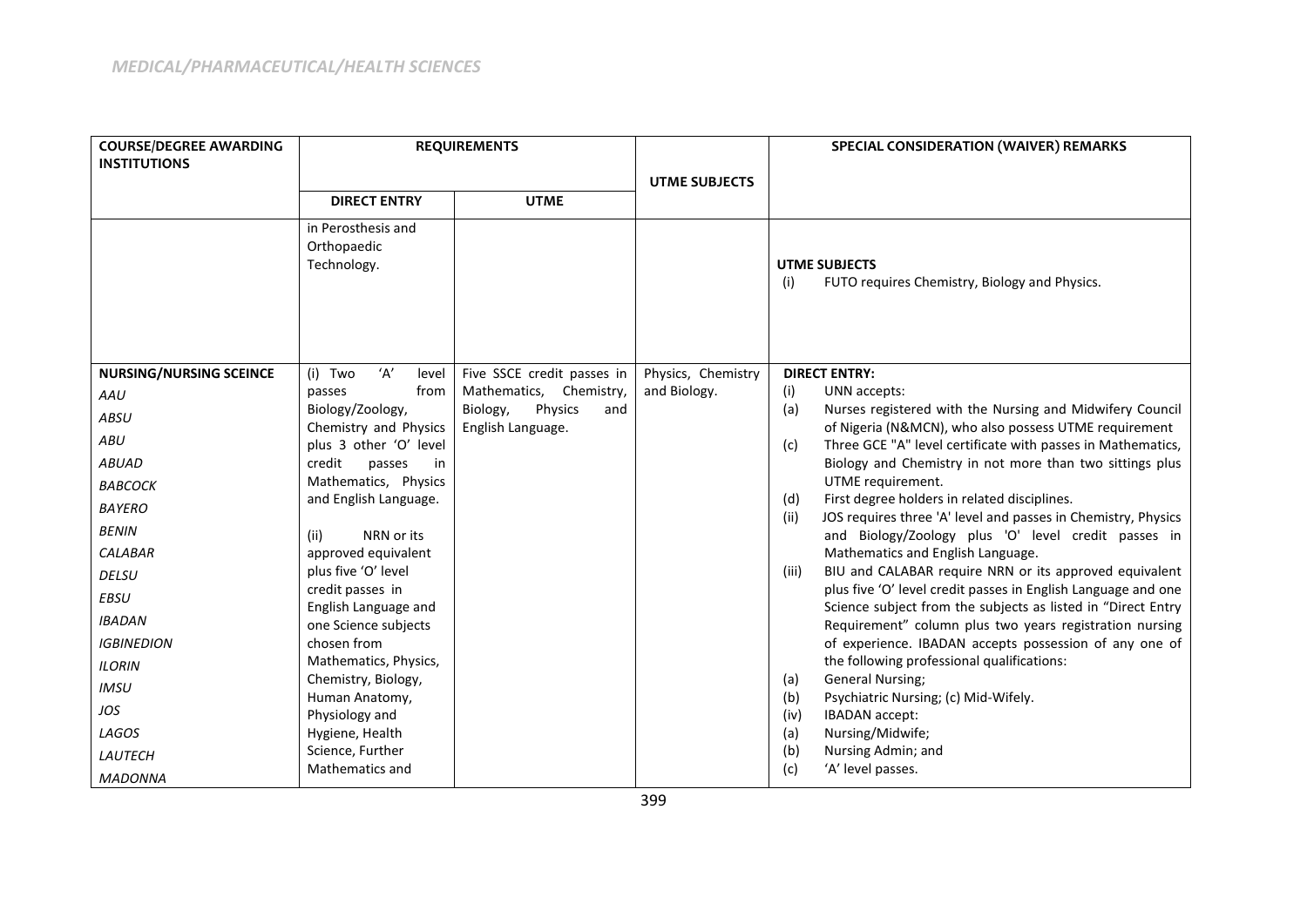| <b>COURSE/DEGREE AWARDING</b> | <b>REQUIREMENTS</b> |             |                      |                  | SPECIAL CONSIDERATION (WAIVER) REMARKS                                                                              |
|-------------------------------|---------------------|-------------|----------------------|------------------|---------------------------------------------------------------------------------------------------------------------|
| <b>INSTITUTIONS</b>           |                     |             |                      |                  |                                                                                                                     |
|                               | <b>DIRECT ENTRY</b> | <b>UTME</b> | <b>UTME SUBJECTS</b> |                  |                                                                                                                     |
|                               |                     |             |                      |                  |                                                                                                                     |
| <b>MAIDUGURI</b>              | General Science.    |             |                      | (v)              | IBADAN requires two years Post Registration Experience                                                              |
| <b>NDU</b>                    |                     |             |                      |                  | but will give preference to those with more than five years<br>experience and candidates with 1st Degree in health  |
| OAU                           |                     |             |                      |                  | related disciplines.                                                                                                |
| PHC                           |                     |             |                      | (vi)             | ABU accepts:                                                                                                        |
| <b>UDU</b>                    |                     |             |                      | a.               | 'A' Level/IJMB Passes in three subjects in Physics,                                                                 |
| <b>UNIOSUN</b>                |                     |             |                      |                  | Chemistry and Biology or Zoology.                                                                                   |
| <b>UNIZIK</b>                 |                     |             |                      | b.               | Registered Nurse (RN) certificate with at least 5 credits in<br>English Language, Mathematics, Biology, Physics and |
| <b>UNN</b>                    |                     |             |                      |                  | Chemistry.                                                                                                          |
| <b>NOUN</b>                   |                     |             |                      | (vii)            | LAUTECH and OAU accept RN or its equivalent (as                                                                     |
| (for registered Nurses only)  |                     |             |                      |                  | approved by Senate) plus 'O' level credit passes in English                                                         |
|                               |                     |             |                      |                  | Language, Mathematics, Biology, Physics and Chemistry.                                                              |
| <b>PUBLIC HEALTH</b>          |                     |             |                      | (viii)<br>(viii) | PHC - No Direct Entry.<br>IBADAN requires 2 A' level passes in Chemistry,<br>Biology                                |
| <b>TECHNOLOGY</b>             |                     |             |                      |                  | and Physics plus UTME requirements.                                                                                 |
| ВАВСОСК                       |                     |             |                      | (ix)             | FUTO requires at least 'A' level passes not below Grade C in                                                        |
| <b>BASU</b>                   |                     |             |                      |                  | any two of Physics, Chemistry and Biology. It also accepts                                                          |
| <b>FUTO</b>                   |                     |             |                      |                  | ND/HND (Upper Credit) in Health Related Disciplines.                                                                |
| <b>CALABAR</b>                |                     |             |                      |                  | Candidates must in addition meet UTME 'O' Level                                                                     |
| <b>MADONNA</b>                |                     |             |                      |                  | requirements. It does not accept First Degree or NCE.                                                               |
| <b>UNIOSUN</b>                |                     |             |                      | (x)              | LAUTECH accepts:                                                                                                    |
|                               |                     |             |                      | (a)              | (i) GCE 'A' Level or its approved equivalent with passes in                                                         |
|                               |                     |             |                      | (b)              | Chemistry, Biology and Physics (or Zoology)<br>Registered<br>(RN)<br>Certificates(plus<br>Nurse<br><b>UTME</b>      |
| <b>PUBLIC AND COMMUNITY</b>   |                     |             |                      |                  | requirements)                                                                                                       |
| <b>HEALTH</b>                 |                     |             |                      | (c)              | First Degree of LAUTECH approved by Senate in any related                                                           |
| <b>NOVENA</b>                 |                     |             |                      |                  | courses or profession(plus UTME requirements) may be                                                                |
|                               |                     |             |                      |                  | considered for admission.                                                                                           |
|                               |                     |             |                      | (x)              | OAU accepts Certificate of Registered Nurse (RN) or SRN.                                                            |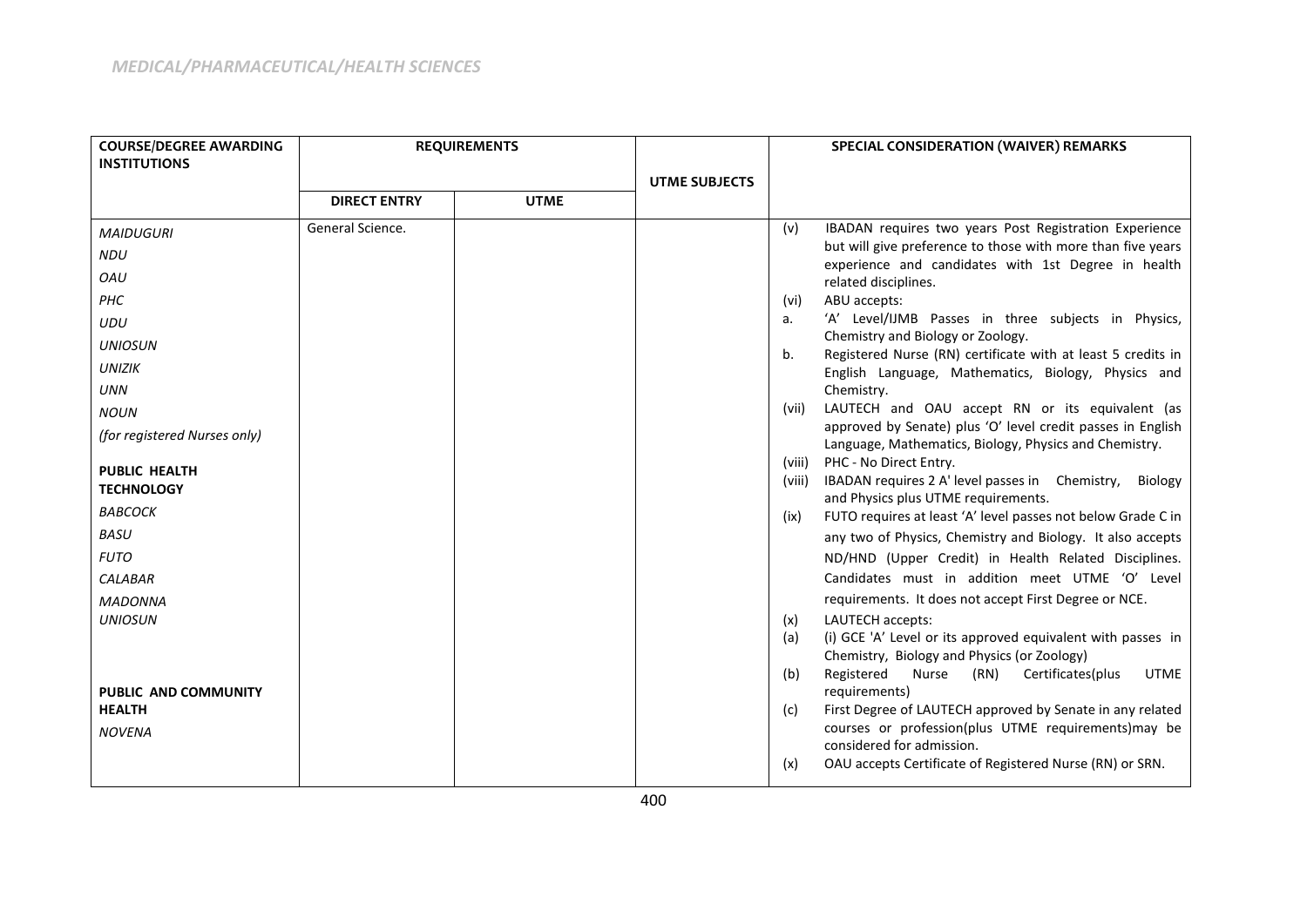| <b>COURSE/DEGREE AWARDING</b> | <b>REQUIREMENTS</b> |             |                      | SPECIAL CONSIDERATION (WAIVER) REMARKS |                                                                                                                                             |  |
|-------------------------------|---------------------|-------------|----------------------|----------------------------------------|---------------------------------------------------------------------------------------------------------------------------------------------|--|
| <b>INSTITUTIONS</b>           |                     |             |                      |                                        |                                                                                                                                             |  |
|                               |                     |             | <b>UTME SUBJECTS</b> |                                        |                                                                                                                                             |  |
|                               | <b>DIRECT ENTRY</b> | <b>UTME</b> |                      |                                        |                                                                                                                                             |  |
| <b>PUBLIC HEALTH</b>          |                     |             |                      | (xi)                                   | CALABAR also accepts HND in Public Health, ND in                                                                                            |  |
| <b>BASU</b>                   |                     |             |                      |                                        | Environmental Health, Public Health Nursing from West<br>African Health Examination Board in addition to O' Level<br>requirements.          |  |
|                               |                     |             |                      | (xii)                                  | AAU accepts                                                                                                                                 |  |
|                               |                     |             |                      | (a)                                    | Registered Nurse/Midwife RN, RM with one year post                                                                                          |  |
|                               |                     |             |                      |                                        | registration experience; as well as RN, RPN or RN, RNA, or                                                                                  |  |
|                               |                     |             |                      |                                        | RN, RNT for DE admission. They must also satisfy UTME                                                                                       |  |
|                               |                     |             |                      |                                        | requirement.                                                                                                                                |  |
|                               |                     |             |                      | (b)                                    | A good first degree in related field e.g. Biochemistry,                                                                                     |  |
|                               |                     |             |                      |                                        | Anatomy, Human Physiology, Health<br>Education,                                                                                             |  |
|                               |                     |             |                      |                                        | Psychology, Guidance and Counselling.                                                                                                       |  |
|                               |                     |             |                      | (c)                                    | Does not accept a degree in Zoology and Botany for Direct<br>Entry Admissions.                                                              |  |
|                               |                     |             |                      | (xiii)                                 | BENIN requires three GCE (A/L) in Biology/Zoology,                                                                                          |  |
|                               |                     |             |                      |                                        | Chemistry and Physics plus the O' Level credit in five other<br>subjects including Mathematics, Physics, Chemistry,<br>Biology and English. |  |
|                               |                     |             |                      | (xiv)                                  | ILORIN requires two A' level or equivalent in a minimum of                                                                                  |  |
|                               |                     |             |                      |                                        | two relevant subjects from Biology, Botany, Zoology,                                                                                        |  |
|                               |                     |             |                      |                                        | Chemistry, Physics/Mathematics.                                                                                                             |  |
|                               |                     |             |                      | (xv)                                   | NDU accepts                                                                                                                                 |  |
|                               |                     |             |                      | А.                                     | <b>NURSES:</b> Registered Nurses (NRN), Registered Midwives                                                                                 |  |
|                               |                     |             |                      |                                        | (RM), Registered Psychiatric Nurses (RPN) plus five (5) 'O'                                                                                 |  |
|                               |                     |             |                      |                                        | level (GCE, NECO or SSCE) at credit passes in English                                                                                       |  |
|                               |                     |             |                      |                                        | Language, Physics, Mathematics, Chemistry and Biology, at                                                                                   |  |
|                               |                     |             |                      |                                        | not more than two sittings.                                                                                                                 |  |
|                               |                     |             |                      | В.                                     | NON-NURSES: B.Sc. (Not lower than Second Class) in                                                                                          |  |
|                               |                     |             |                      |                                        | Biochemistry,<br>Medical<br>relevant fields such as:                                                                                        |  |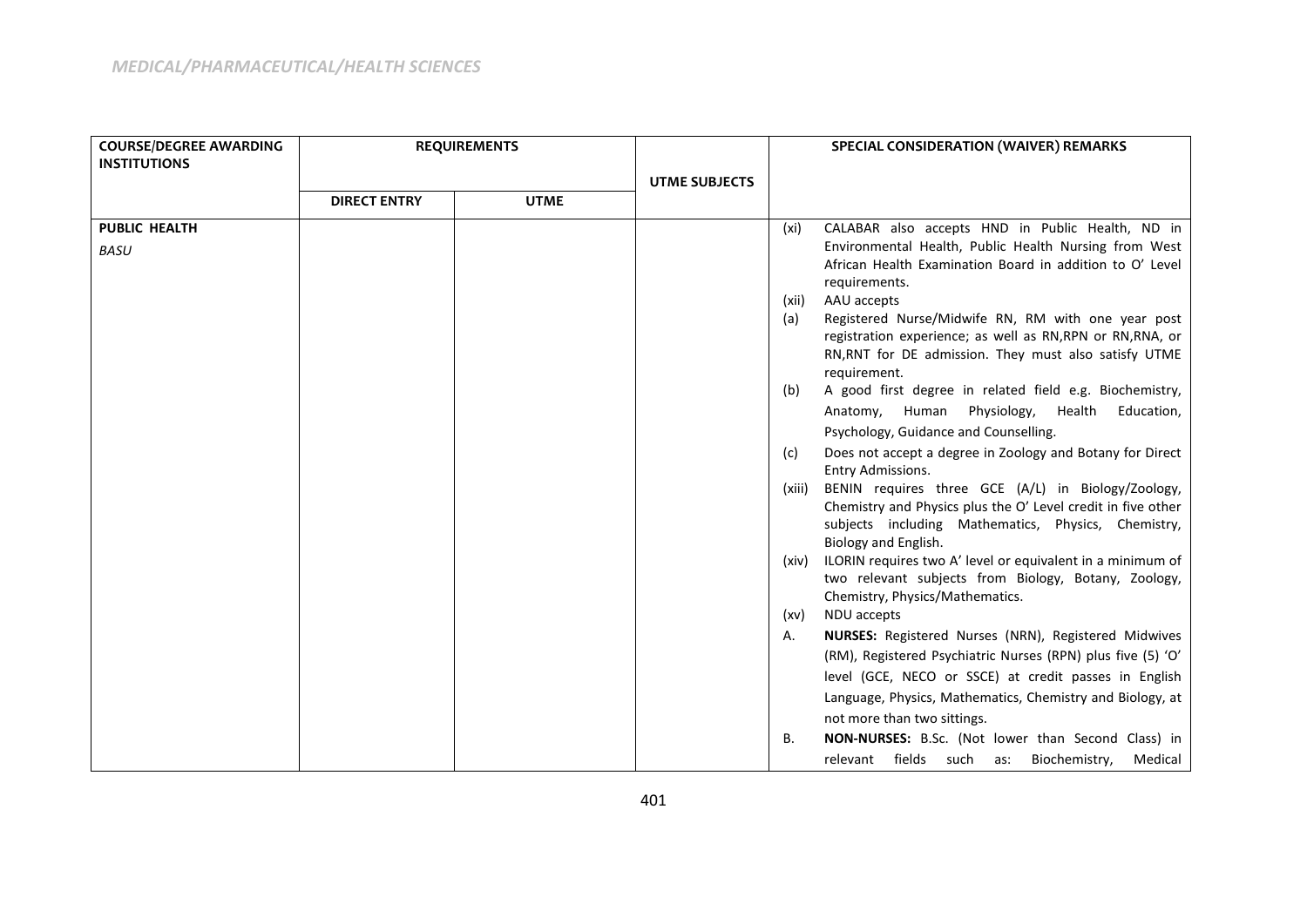| <b>COURSE/DEGREE AWARDING</b> | <b>REQUIREMENTS</b> |             |                      | SPECIAL CONSIDERATION (WAIVER) REMARKS |                                                             |  |
|-------------------------------|---------------------|-------------|----------------------|----------------------------------------|-------------------------------------------------------------|--|
| <b>INSTITUTIONS</b>           |                     |             |                      |                                        |                                                             |  |
|                               |                     |             | <b>UTME SUBJECTS</b> |                                        |                                                             |  |
|                               | <b>DIRECT ENTRY</b> | <b>UTME</b> |                      |                                        |                                                             |  |
|                               |                     |             |                      |                                        | Microbiology, Human Nutrition, Medical Laboratory           |  |
|                               |                     |             |                      |                                        | Sciences and any other relevant discipline.                 |  |
|                               |                     |             |                      | (xvi)                                  | EBSU accepts HND, NCE and ND with a minimum of Merit        |  |
|                               |                     |             |                      |                                        | and Upper credit respectively in the relevant fields.       |  |
|                               |                     |             |                      |                                        | (xvii) LAGOS requires that:                                 |  |
|                               |                     |             |                      | (a)                                    | All direct entry candidates satisfy the minimum O/Level     |  |
|                               |                     |             |                      |                                        | requirements.                                               |  |
|                               |                     |             |                      | (b)                                    | Candidates must be registered with the Nursing and          |  |
|                               |                     |             |                      |                                        | Midwifery Council of Nigeria as RN or RN/RM with at least   |  |
|                               |                     |             |                      |                                        | 2 years post- registration cognate experience.              |  |
|                               |                     |             |                      | (c)                                    | Candidates must have very good passes in three (3) JUPEB    |  |
|                               |                     |             |                      |                                        | subjects: Biology, Chemistry and Physics                    |  |
|                               |                     |             |                      | (d)                                    | Candidates must have GCE A/Level subjects or its            |  |
|                               |                     |             |                      |                                        | equivalent in at least two (2) subjects from the following: |  |
|                               |                     |             |                      |                                        | Biology, Chemistry, Physics and Zoology.                    |  |
|                               |                     |             |                      | (e)                                    | Candidates with good degree in any health related           |  |
|                               |                     |             |                      |                                        | subjects from a recognized University with minimum          |  |
|                               |                     |             |                      |                                        | entry requirement for College of Medicine programme         |  |
|                               |                     |             |                      |                                        | may be considered.                                          |  |
|                               |                     |             |                      | (f)                                    | Without prejudice to all requirements above, the            |  |
|                               |                     |             |                      |                                        | Department may also conduct an interview for                |  |
|                               |                     |             |                      |                                        | prospective candidates.                                     |  |
|                               |                     |             |                      |                                        |                                                             |  |
|                               |                     |             |                      | <b>UTME</b>                            |                                                             |  |
|                               |                     |             |                      | (i)                                    | ABU and IBADAN: No admission through UTME.                  |  |
|                               |                     |             |                      | (ii)                                   | IBADAN requires 5 or 6 'O' level credit passes at one or    |  |
|                               |                     |             |                      |                                        | two sittings to include English Language, Biology/Health    |  |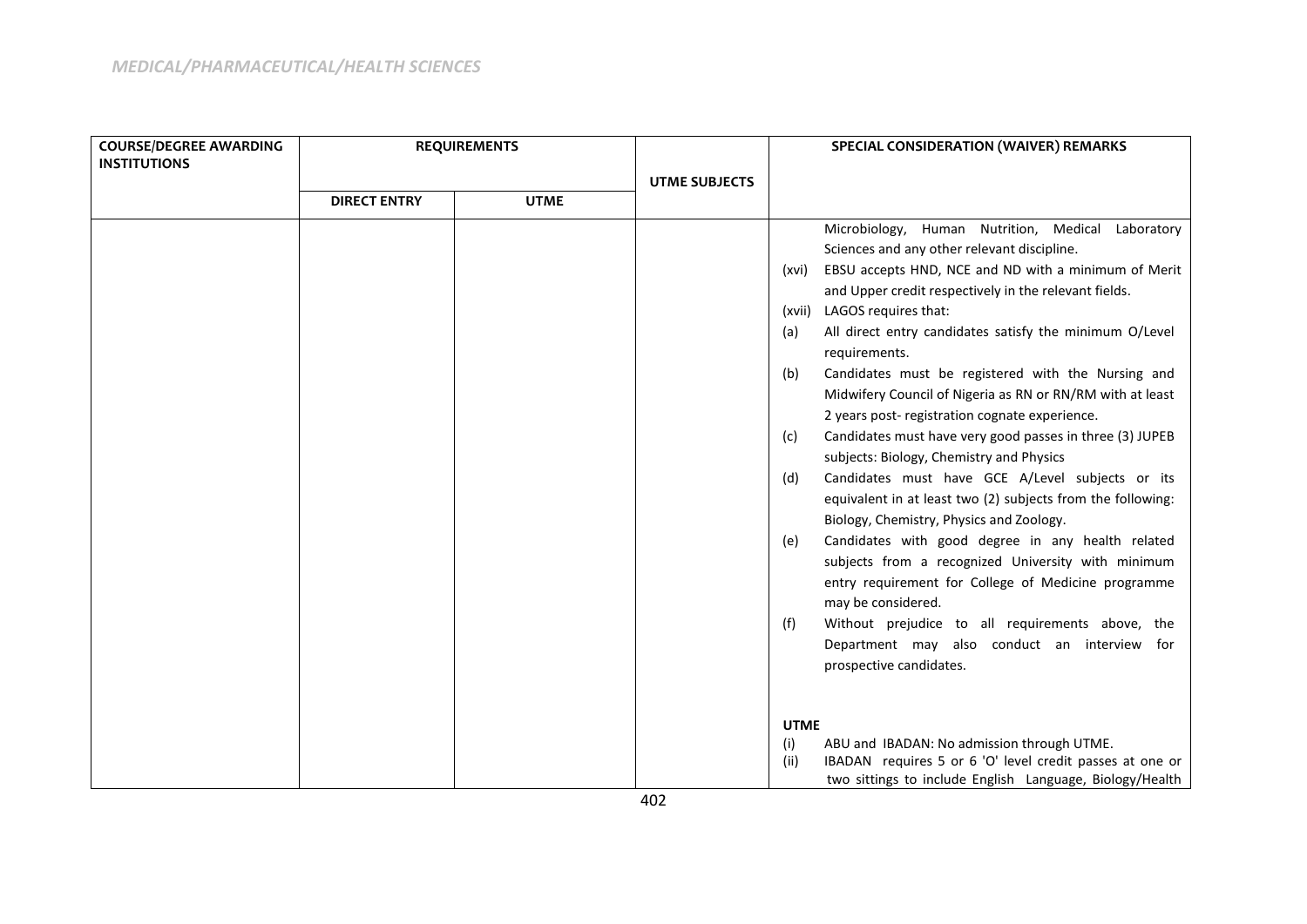| <b>COURSE/DEGREE AWARDING</b> |                                        | <b>REQUIREMENTS</b>        |                      |                      | <b>SPECIAL CONSIDERATION (WAIVER) REMARKS</b>                                                                                                                                                                                                                                                                                                                                                                                                             |
|-------------------------------|----------------------------------------|----------------------------|----------------------|----------------------|-----------------------------------------------------------------------------------------------------------------------------------------------------------------------------------------------------------------------------------------------------------------------------------------------------------------------------------------------------------------------------------------------------------------------------------------------------------|
| <b>INSTITUTIONS</b>           |                                        |                            |                      |                      |                                                                                                                                                                                                                                                                                                                                                                                                                                                           |
|                               |                                        |                            | <b>UTME SUBJECTS</b> |                      |                                                                                                                                                                                                                                                                                                                                                                                                                                                           |
|                               | <b>DIRECT ENTRY</b>                    | <b>UTME</b>                |                      |                      |                                                                                                                                                                                                                                                                                                                                                                                                                                                           |
|                               |                                        |                            |                      | (iii)<br>(iv)<br>(v) | Sci, Chemistry, Mathematics and any other one of the<br>following: Economics, Government, Lit-in-English, History,<br>Geography, Physics, (this will be an advantage).<br>UNN requirements not more than two sittings in SSCE or<br>its equivalent.<br>AAU requires five 'O' Level credit passes in English<br>Language, Mathematics, Physics, Biology and Chemistry at<br>a sitting.<br>NDU requires the credit passes in not more than two<br>sittings. |
| <b>MEDICINE AND SURGERY</b>   | (i) 'A' level passes in                | Five SSCE credit passes in | Physics, Chemistry   |                      | <b>DIRECT ENTRY</b>                                                                                                                                                                                                                                                                                                                                                                                                                                       |
| AAU                           | Physics, Chemistry and                 | English<br>Language,       | and Biology.         | (i)                  | UDU, MAIDUGURI and EBSU accept 'A' level pass in                                                                                                                                                                                                                                                                                                                                                                                                          |
| ABSU                          | Biology or Zoology in                  | Mathematics,<br>Physics,   |                      |                      | Mathematics in lieu of Physics.                                                                                                                                                                                                                                                                                                                                                                                                                           |
| ABU                           | addition to UTME                       | Chemistry and Biology.     |                      | (ii)                 | LAGOS as in Dentistry.                                                                                                                                                                                                                                                                                                                                                                                                                                    |
| <b>ABUAD</b>                  | requirements.<br>(ii) BSC, BOS, etc in |                            |                      | (iii)<br>(iv)        | BINGHAM and PHC - No Direct Entry<br>OOU and CALABAR accept Degree in Science not below                                                                                                                                                                                                                                                                                                                                                                   |
| <b>ABUJA</b>                  | relevant fields.                       |                            |                      |                      | Second Class Lower Division.                                                                                                                                                                                                                                                                                                                                                                                                                              |
| COOU                          |                                        |                            |                      | (v)                  | CALABAR accepts Degree (not below a good second                                                                                                                                                                                                                                                                                                                                                                                                           |
|                               |                                        |                            |                      |                      | class lower Division) in Anatomy,<br>Biochemistry,                                                                                                                                                                                                                                                                                                                                                                                                        |
| ВАВСОСК                       |                                        |                            |                      |                      | Physiology, Nursing Science, Medical Laboratory,                                                                                                                                                                                                                                                                                                                                                                                                          |
| <b>BAYERO</b>                 |                                        |                            |                      |                      | Biology, Zoology or Chemistry. Does not accept IJMB for<br>Direct Entry.                                                                                                                                                                                                                                                                                                                                                                                  |
| <b>BENIN</b>                  |                                        |                            |                      | (vi)                 | ABSU, AAU and OOU accept Degree in related fields.                                                                                                                                                                                                                                                                                                                                                                                                        |
| <b>BINGHAM</b>                |                                        |                            |                      | (vii)                | BSU, ILORI, IMSU and LASU accept a good Honours                                                                                                                                                                                                                                                                                                                                                                                                           |
| <b>BOWEN</b>                  |                                        |                            |                      |                      | degree (minimum of second class upper) in relevant                                                                                                                                                                                                                                                                                                                                                                                                        |
| <b>BSU</b>                    |                                        |                            |                      |                      | discipline.                                                                                                                                                                                                                                                                                                                                                                                                                                               |
| <b>CALABAR</b>                |                                        |                            |                      | (viii)               | JOS requires D/E candidates to fulfil UTME Entry                                                                                                                                                                                                                                                                                                                                                                                                          |
| <b>DELSU</b>                  |                                        |                            |                      | (ix)                 | requirements.<br><b>BENIN accepts:</b>                                                                                                                                                                                                                                                                                                                                                                                                                    |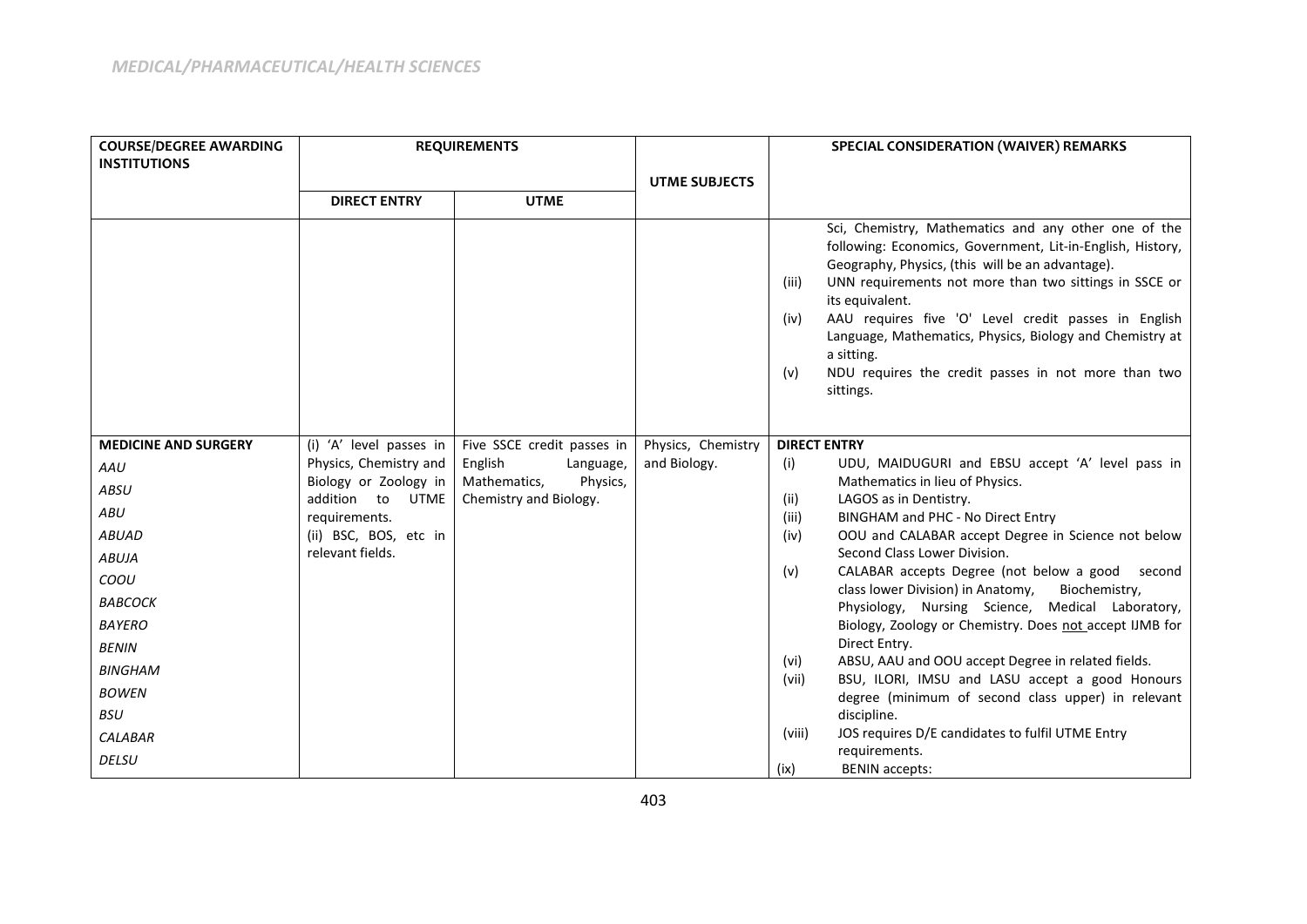| <b>COURSE/DEGREE AWARDING</b> |                     | <b>REQUIREMENTS</b> |                      |        | SPECIAL CONSIDERATION (WAIVER) REMARKS                                                                      |
|-------------------------------|---------------------|---------------------|----------------------|--------|-------------------------------------------------------------------------------------------------------------|
| <b>INSTITUTIONS</b>           |                     |                     |                      |        |                                                                                                             |
|                               |                     |                     | <b>UTME SUBJECTS</b> |        |                                                                                                             |
|                               | <b>DIRECT ENTRY</b> | <b>UTME</b>         |                      |        |                                                                                                             |
| EBSU                          |                     |                     |                      | (a)    | At least three "A" LEVEL PASSES (Not more than one C                                                        |
| EKSU                          |                     |                     |                      |        | Grade or minimum of 12points) in Biology or Zoology,<br>Physics and Chemistry at NOT MORE THAN ONE SITTING. |
| <b>ESUTECH</b>                |                     |                     |                      | (b)    | At least a second class upper division from a recognised                                                    |
| <b>GREGORY</b>                |                     |                     |                      |        | University in either B.Sc Biological Sciences or B.Sc.                                                      |
| GSU                           |                     |                     |                      |        | Medical Sciences.                                                                                           |
| <b>IBADAN</b>                 |                     |                     |                      | (x)    | ABSU and ILORIN all candidates no matter their mode of                                                      |
| <b>IGBINEDION</b>             |                     |                     |                      |        | admission are required to have GCE 'O' level or<br>equivalent with credit passes in English Language,       |
| <b>ILORIN</b>                 |                     |                     |                      |        | Mathematics, Physics, Chemistry and<br>Biology at one                                                       |
| <b>IMSU</b>                   |                     |                     |                      |        | sitting and same sitting.                                                                                   |
| JOS                           |                     |                     |                      | (xi)   | ILORIN accepts B.Sc (Second Class                                                                           |
| KSU                           |                     |                     |                      |        | Honours) in Anatomy, Biochemistry, Microbiology,                                                            |
| <b>KASU</b>                   |                     |                     |                      |        | Physiology, Zoology and other Basic Sciences fields.<br>minimum aggregate of 13 points.<br>Also accept a    |
|                               |                     |                     |                      | (xii)  | LASU requires a minimum of 'C' in each of the subjects                                                      |
| LAGOS                         |                     |                     |                      |        | and will consider a Bachelor of Science with a minimum                                                      |
| LASU                          |                     |                     |                      |        | of Second Upper Division for admission.                                                                     |
| <b>LAUTECH</b>                |                     |                     |                      | (xiii) | LAUTECH accepts 'A' Level passes in Physics, Chemistry                                                      |
| <b>MADONNA</b>                |                     |                     |                      |        | and Biology or Zoology (plus UTME requirements) may                                                         |
| <b>MAIDUGURI</b>              |                     |                     |                      |        | be considered for admission into 200 level.                                                                 |
| NDU                           |                     |                     |                      | (xv)   | OAU accepts B.Sc. with a minimum of 2nd<br>Class                                                            |
| OAU                           |                     |                     |                      | (xvi)  | Honours in relevant discipline (Sciences).<br>EBSU accepts B.Sc 2 <sup>nd</sup> Class Upper Division in any |
| OOU                           |                     |                     |                      |        | biological science course Plus at least credit pass in                                                      |
| PHC                           |                     |                     |                      |        | English, Mathematics, Biology, Chemistry and Physics in                                                     |
| <b>UDU</b>                    |                     |                     |                      |        | one sitting.                                                                                                |
| <b>UNIOSUN</b>                |                     |                     |                      | (xvii) | UNIOSUN accepts                                                                                             |
| <b>UNIZIK</b>                 |                     |                     |                      | a)     | Acceptable passes (good grade - total points of 10) in                                                      |
|                               |                     |                     |                      |        | Physics, Chemistry and Biology or Zoology at the Higher                                                     |
| <b>UNN</b>                    |                     |                     |                      |        | School Certificate or Advanced Level of General                                                             |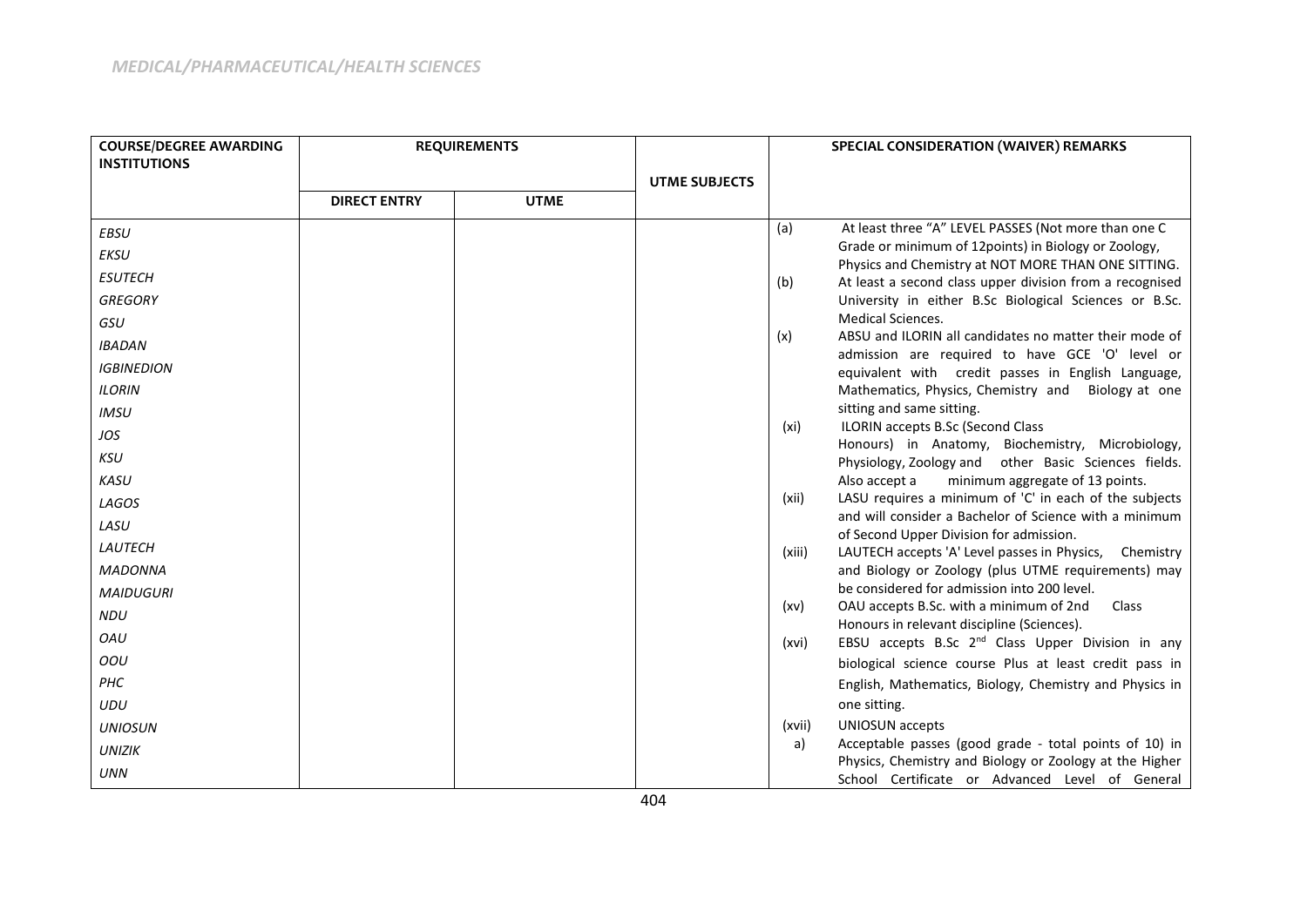| <b>COURSE/DEGREE AWARDING</b> | <b>REQUIREMENTS</b> |             |                      |                                                          | <b>SPECIAL CONSIDERATION (WAIVER) REMARKS</b>                                                                                                                                                                                                                                                                                                                                                                                                                                                                                                                                                                                                                                                                                                                                                                                                                                                                         |
|-------------------------------|---------------------|-------------|----------------------|----------------------------------------------------------|-----------------------------------------------------------------------------------------------------------------------------------------------------------------------------------------------------------------------------------------------------------------------------------------------------------------------------------------------------------------------------------------------------------------------------------------------------------------------------------------------------------------------------------------------------------------------------------------------------------------------------------------------------------------------------------------------------------------------------------------------------------------------------------------------------------------------------------------------------------------------------------------------------------------------|
| <b>INSTITUTIONS</b>           |                     |             |                      |                                                          |                                                                                                                                                                                                                                                                                                                                                                                                                                                                                                                                                                                                                                                                                                                                                                                                                                                                                                                       |
|                               |                     |             | <b>UTME SUBJECTS</b> |                                                          |                                                                                                                                                                                                                                                                                                                                                                                                                                                                                                                                                                                                                                                                                                                                                                                                                                                                                                                       |
|                               | <b>DIRECT ENTRY</b> | <b>UTME</b> |                      |                                                          |                                                                                                                                                                                                                                                                                                                                                                                                                                                                                                                                                                                                                                                                                                                                                                                                                                                                                                                       |
| <b>UYO</b>                    |                     |             |                      | b)<br>(xviii)<br>a.<br>b.<br>(xix)<br>(a)<br>(b)<br>(xx) | certificate Examination or its equivalent.<br>First Degree in relevant Biomedical sciences (Medical,<br>paramedical, biological, chemical or physical Sciences)<br>not less than Second Class Upper Division level.<br>NDU accepts:<br>HSC/GCE 'A' Level passes in Chemistry, Biology and<br>Physics with a minimum of 10 points in not more than<br>two sittings.<br>A B.Sc. degree holder with a minimum of second class<br>upper division in the areas of Anatomy, Physiology,<br>Biochemistry, Microbiology, Zoology, Chemistry, Physics<br>and Botany.<br>LAGOS accepts;<br>Very good passes in the following JUPEB/A-LEVEL<br>subjects: Physics Chemistry and Biology.<br>B.Sc. Degree First Class/Second Class Upper in fields such<br>Biochemistry,<br>Physiology,<br>Physiotherapy,<br>as<br>Ophthalmology, Pharmacology and Zoology.<br>ABUJA requires D/E candidates to fulfil UTME Entry<br>requirements. |
|                               |                     |             |                      | <b>UTME</b><br>(i)<br>(vii)<br>(v)                       | UNN accepts Physics with Chemistry (as a single subject)<br>for Physics and Chemistry. UNN requirements should be<br>at one sitting.<br>ILORIN requires five O Level credit passes at only one<br>sitting and minimum score of 240 in JAMB<br>examination.<br>BENIN, IBADAN, IMSU, ABSU, EBSU, UNIOSUN, COOU,<br>DELSU and BOWEN require the O level Credit passes at<br>one sitting.                                                                                                                                                                                                                                                                                                                                                                                                                                                                                                                                 |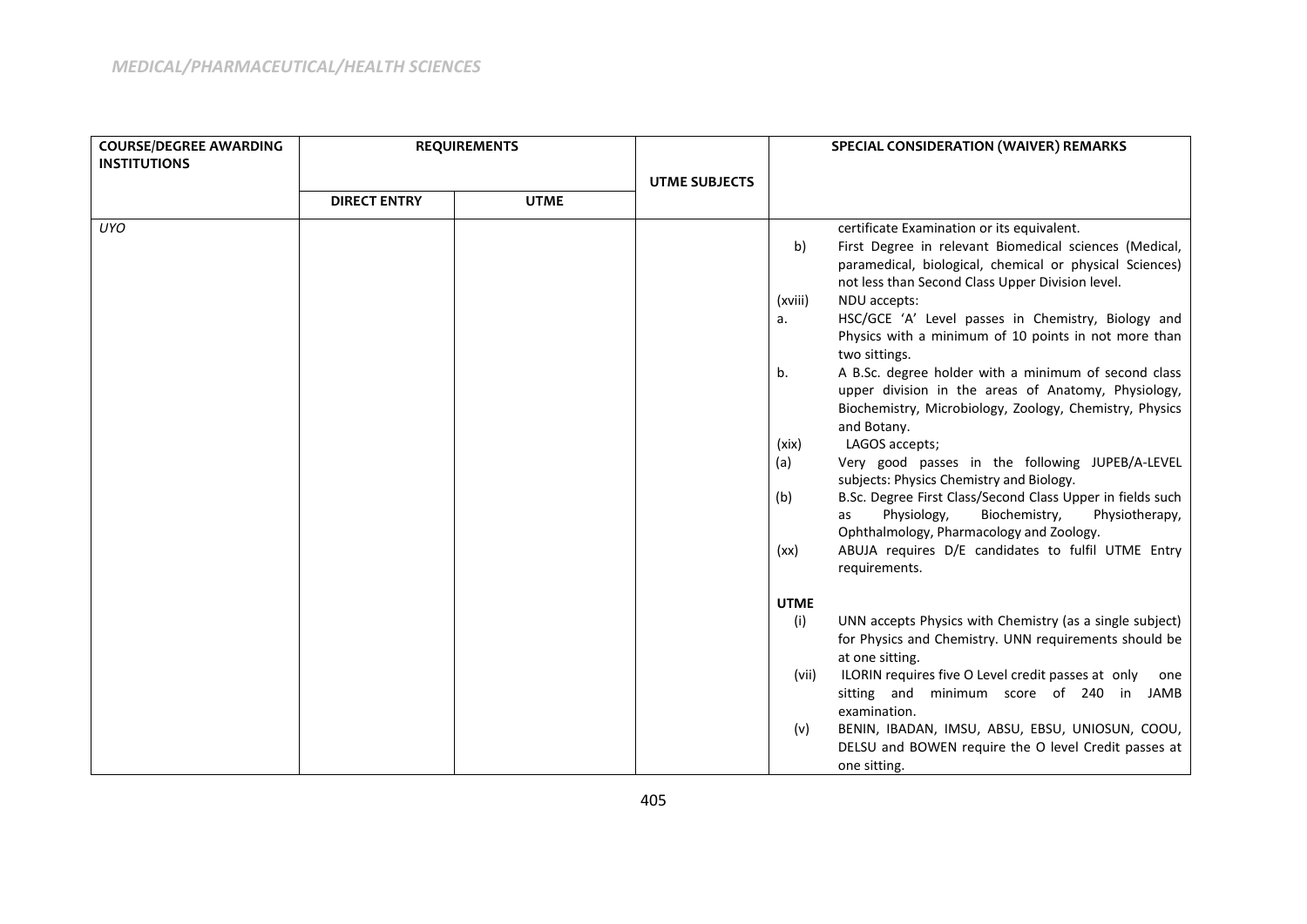| <b>COURSE/DEGREE AWARDING</b><br><b>INSTITUTIONS</b>                                              | <b>REQUIREMENTS</b>                                                           |                                                                                              |                                    | SPECIAL CONSIDERATION (WAIVER) REMARKS                                                                                                                                                                                                                                                                                                                                                                                                                                                                                                                                                                                                                           |  |
|---------------------------------------------------------------------------------------------------|-------------------------------------------------------------------------------|----------------------------------------------------------------------------------------------|------------------------------------|------------------------------------------------------------------------------------------------------------------------------------------------------------------------------------------------------------------------------------------------------------------------------------------------------------------------------------------------------------------------------------------------------------------------------------------------------------------------------------------------------------------------------------------------------------------------------------------------------------------------------------------------------------------|--|
|                                                                                                   |                                                                               |                                                                                              | <b>UTME SUBJECTS</b>               |                                                                                                                                                                                                                                                                                                                                                                                                                                                                                                                                                                                                                                                                  |  |
|                                                                                                   | <b>DIRECT ENTRY</b>                                                           | <b>UTME</b>                                                                                  |                                    |                                                                                                                                                                                                                                                                                                                                                                                                                                                                                                                                                                                                                                                                  |  |
|                                                                                                   |                                                                               |                                                                                              |                                    | NDU requires the O level Credit passes in not more than<br>(vi)<br>two sittings.<br><b>UTME SUBJECTS:</b><br>UDU and MAIDUGURI accept Mathematics in lieu of<br>(i)<br>Physics.                                                                                                                                                                                                                                                                                                                                                                                                                                                                                  |  |
| <b>OPTOMETRY:</b><br><b>ABSU</b><br><b>BAYERO</b><br><b>IMSU</b><br><b>FUTO</b><br><b>MADONNA</b> | 'A'<br>level passes in<br>Physics, Chemistry and<br><b>Biology or Zoology</b> | Five SSCE credit passes in<br>English Language, Maths,<br>Physics, Chemistry and<br>Biology. | Physics, Chemistry<br>and Biology. | <b>DIRECT ENTRY:</b><br>ABSU awards Doctor of Optomery (O.D).<br>(i)<br>ABSU accepts B.Sc in relevant fields, HND/ND of<br>(ii)<br><b>Opthalmonic and Dispensing</b><br>(iii) IMSU - No Direct Entry.<br>(iv) FUTO requires at least three 'A' level passes not below Grade<br>C in Physics, Chemistry and Biology or Zoology. It also<br>accepts ND/HND (Upper Credit) in Optometry. Candidates<br>must in addition meet UTME 'O' Level requirements. It<br>accepts First Degree holders with a minimum of 2nd Class<br>honours in health related disciplines. It does not accept NCE.<br><b>UTME SUBJECTS</b><br>IMSU accepts Maths in lieu of Physics.<br>(i) |  |
| <b>PHARMACY:</b>                                                                                  | Three 'A' level passes                                                        | Five SSCE credit passes in                                                                   | Physics, Chemistry                 | <b>DIRECT ENTRY:</b>                                                                                                                                                                                                                                                                                                                                                                                                                                                                                                                                                                                                                                             |  |
| ABU                                                                                               | Chemistry,<br>in                                                              | English<br>Language,                                                                         | and Biology.                       | BENIN and UYO do not accept 'A' level Mathematics.<br>(i)                                                                                                                                                                                                                                                                                                                                                                                                                                                                                                                                                                                                        |  |
| <b>BAYERO</b>                                                                                     | Biology/Zoology<br>and<br>Physics<br>or                                       | Mathematics,<br>Physics,<br>Chemistry and Biology.                                           |                                    | (ii)<br>OAU accepts B.Sc. with a minimum of 2nd Class Honours<br>in relevant discipline (Sciences).                                                                                                                                                                                                                                                                                                                                                                                                                                                                                                                                                              |  |
| <b>BENIN</b>                                                                                      | <b>Mathematics</b><br>plus                                                    |                                                                                              |                                    | BENIN accepts 'A' level Botany in lieu of Biology.<br>(iii)                                                                                                                                                                                                                                                                                                                                                                                                                                                                                                                                                                                                      |  |
| <b>DELSU</b>                                                                                      | UTME requirements.                                                            |                                                                                              |                                    | LAGOS accepts;<br>(iv)                                                                                                                                                                                                                                                                                                                                                                                                                                                                                                                                                                                                                                           |  |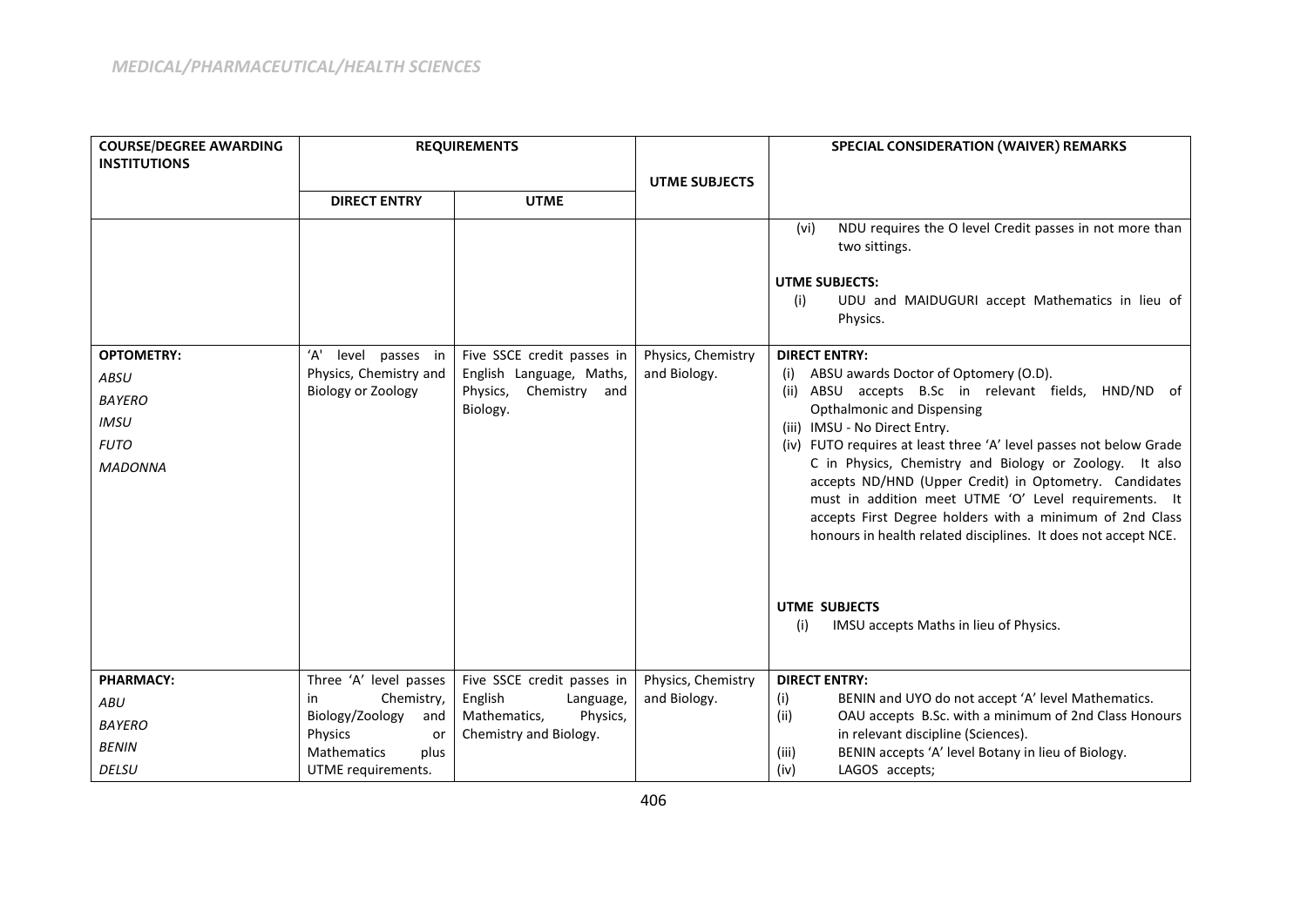| <b>COURSE/DEGREE AWARDING</b><br><b>INSTITUTIONS</b> | <b>REQUIREMENTS</b> |             |                      |        |                                                                                                                                                                               | SPECIAL CONSIDERATION (WAIVER) REMARKS |  |
|------------------------------------------------------|---------------------|-------------|----------------------|--------|-------------------------------------------------------------------------------------------------------------------------------------------------------------------------------|----------------------------------------|--|
|                                                      | <b>DIRECT ENTRY</b> | <b>UTME</b> | <b>UTME SUBJECTS</b> |        |                                                                                                                                                                               |                                        |  |
|                                                      |                     |             |                      | (a)    | Very good passes in three (3) JUPEB/A-LEVEL subjects:                                                                                                                         |                                        |  |
| GSU                                                  |                     |             |                      |        | Physics, Chemistry and Biology                                                                                                                                                |                                        |  |
| <b>IBADAN</b>                                        |                     |             |                      | (b)    | Very good passes in three (3) A/Level subjects: Physics,                                                                                                                      |                                        |  |
| <b>IGBINEDION</b>                                    |                     |             |                      |        | Chemistry and Biology.                                                                                                                                                        |                                        |  |
| <b>ILORIN</b>                                        |                     |             |                      | (c)    | Does not accept B.Sc Degrees.                                                                                                                                                 |                                        |  |
| JOS                                                  |                     |             |                      | (v)    | BENIN accepts B.Sc. Second Class (Hons) in related fields.                                                                                                                    |                                        |  |
| KASU                                                 |                     |             |                      | (vi)   | UNN accepts:                                                                                                                                                                  |                                        |  |
| LAGOS                                                |                     |             |                      | (a)    | Three A' level passes to include Chemistry,                                                                                                                                   |                                        |  |
| <b>MADONNA</b>                                       |                     |             |                      |        | Biology/Zoology/Botany and Physics<br>plus UTME<br>requirement in not more than two sittings.                                                                                 |                                        |  |
| <b>MAIDUGURI</b>                                     |                     |             |                      | (b)    | Bachelor's degree in any of Biological Sciences, Health                                                                                                                       |                                        |  |
| <b>NDU</b>                                           |                     |             |                      |        | Science and Technology, or Medical Sciences with a                                                                                                                            |                                        |  |
| OAU                                                  |                     |             |                      |        | minimum of second class honours lower division plus                                                                                                                           |                                        |  |
| OOU                                                  |                     |             |                      | (c)    | UTME requirement.<br>HND in Biological Sciences, Health Science and                                                                                                           |                                        |  |
| PHC                                                  |                     |             |                      |        | Technology or Medical Sciences with a minimum of an                                                                                                                           |                                        |  |
| <b>UDU</b>                                           |                     |             |                      |        | upper credit plus UTME requirement.                                                                                                                                           |                                        |  |
| <b>UNIZIK</b>                                        |                     |             |                      | (vii)  | NDU accepts:                                                                                                                                                                  |                                        |  |
| <b>UNN</b>                                           |                     |             |                      | а.     | Hold at least a Bachelor's Degree (Second Class Honours)                                                                                                                      |                                        |  |
| <b>UYO</b>                                           |                     |             |                      |        | from a recognized University in Chemistry or any of the<br><b>Biological Sciences.</b>                                                                                        |                                        |  |
|                                                      |                     |             |                      | b.     | Have a pass in Physics, Mathematics, or Statistics,                                                                                                                           |                                        |  |
|                                                      |                     |             |                      |        | Chemistry and Biology or Zoology or Botany at the                                                                                                                             |                                        |  |
|                                                      |                     |             |                      |        | Advanced Level (GCE) or Higher School Certificate at not<br>more than two sittings.                                                                                           |                                        |  |
|                                                      |                     |             |                      | c.     | General requirement for admission in the University, i.e,<br>credit in five (5) relevant subjects including Mathematics<br>and English Language at the Ordinary Level GCE, or |                                        |  |
|                                                      |                     |             |                      |        | WASC/SSCE/NECO.                                                                                                                                                               |                                        |  |
|                                                      |                     |             |                      | (viii) | OOU accepts Botany in lieu of Zoology.                                                                                                                                        |                                        |  |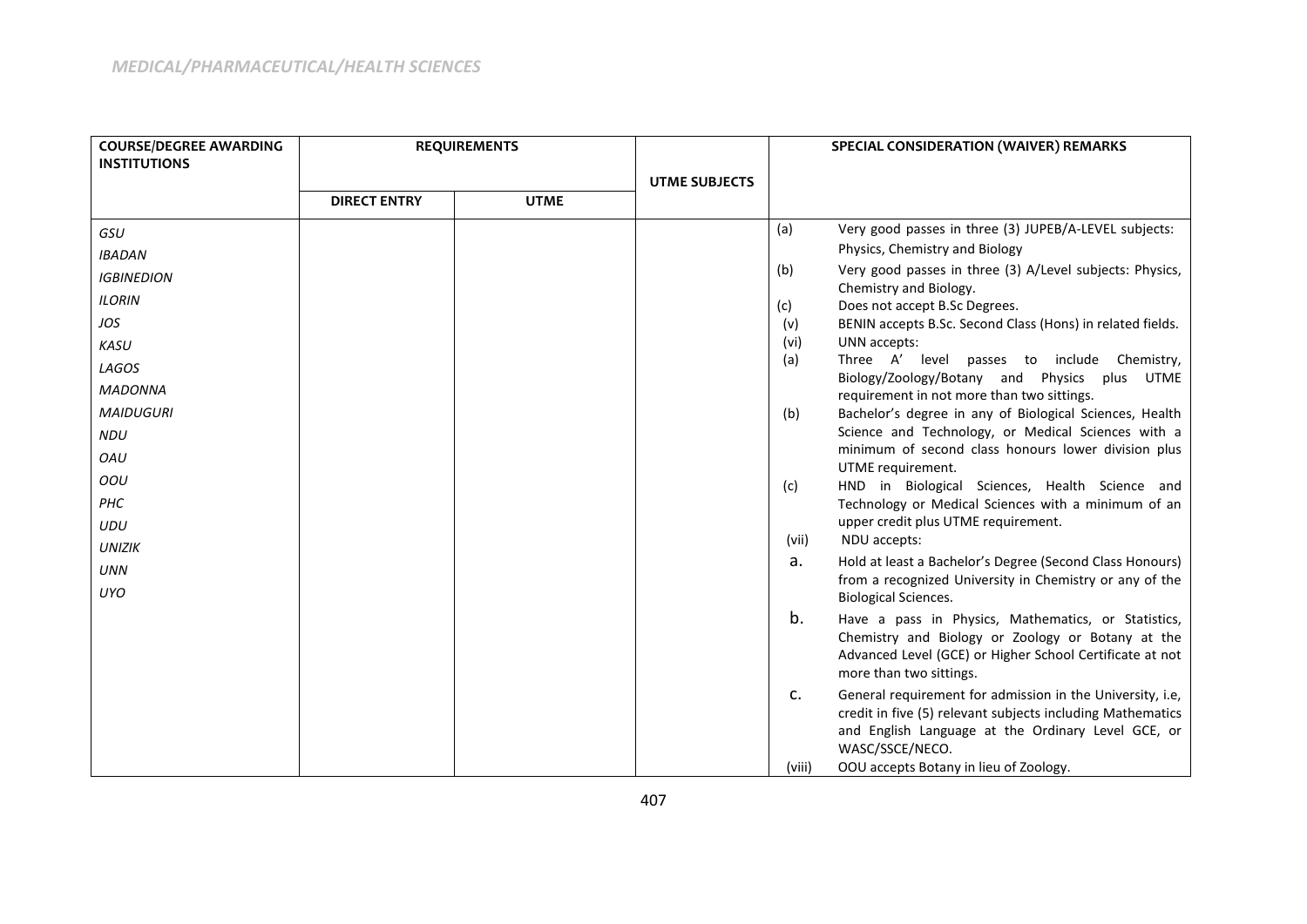| <b>COURSE/DEGREE AWARDING</b><br><b>INSTITUTIONS</b> | <b>REQUIREMENTS</b>                            |                                      |                      | SPECIAL CONSIDERATION (WAIVER) REMARKS                                                                                                                                                                                                                                                                                                                         |
|------------------------------------------------------|------------------------------------------------|--------------------------------------|----------------------|----------------------------------------------------------------------------------------------------------------------------------------------------------------------------------------------------------------------------------------------------------------------------------------------------------------------------------------------------------------|
|                                                      |                                                |                                      | <b>UTME SUBJECTS</b> |                                                                                                                                                                                                                                                                                                                                                                |
|                                                      | <b>DIRECT ENTRY</b>                            | <b>UTME</b>                          |                      |                                                                                                                                                                                                                                                                                                                                                                |
|                                                      |                                                |                                      |                      | JOS does not accept Mathematics for Physics. JOS<br>(vix)<br>accepts B.Sc Second Class (Hons)<br>and above in related<br>fields. It accepts for Direct Entry Candidates with 'A'<br>level requirements plus five 'O' level credits in English<br>Language, Mathematics, Physics, Chemistry and Biology                                                         |
|                                                      |                                                |                                      |                      | <b>UTME</b><br>(i)<br>IBADAN Same as in Medicine and Surgery.<br>LAGOS requires Physics, Chemistry and Biology in Addition<br>(ii)<br>to English Language and Mathematics. As in Medicine.<br>NDU requires the five 'O' level credit passes in not more<br>(iii)<br>than two sittings.<br>UNN and UYO - Requirements in not more than two<br>(iv)<br>sittings. |
| <b>PHARMACOLOGY</b>                                  | Two 'A' level passes in                        | Five SSCE credit passes in           | Physics, Chemistry   | <b>DIRECT ENTRY:</b>                                                                                                                                                                                                                                                                                                                                           |
| <b>BASU</b>                                          | of<br>Physics,<br>any                          | English Language, Maths,             | and Biology.         | LAGOS accepts very good passes in three JUPEB/A-LEVEL<br>(i)                                                                                                                                                                                                                                                                                                   |
| LAGOS                                                | Chemistry and Biology<br>UTME<br>plus<br>entry | Chemistry. &<br>Physics,<br>Biology. |                      | subjects: Physics, Chemistry, Biology.                                                                                                                                                                                                                                                                                                                         |
| OOU                                                  | requirements.                                  |                                      |                      |                                                                                                                                                                                                                                                                                                                                                                |
|                                                      |                                                |                                      |                      | <b>U.T.M.E SUBJECTS</b>                                                                                                                                                                                                                                                                                                                                        |
| <b>PHARMACOLOGY AND</b>                              |                                                |                                      |                      | OOU accepts any three of Physics/ Mathematics,<br>(i)                                                                                                                                                                                                                                                                                                          |
| <b>THERAPEUTICS</b>                                  |                                                |                                      |                      | Chemistry, Biology.                                                                                                                                                                                                                                                                                                                                            |
| <b>DELSU</b>                                         |                                                |                                      |                      |                                                                                                                                                                                                                                                                                                                                                                |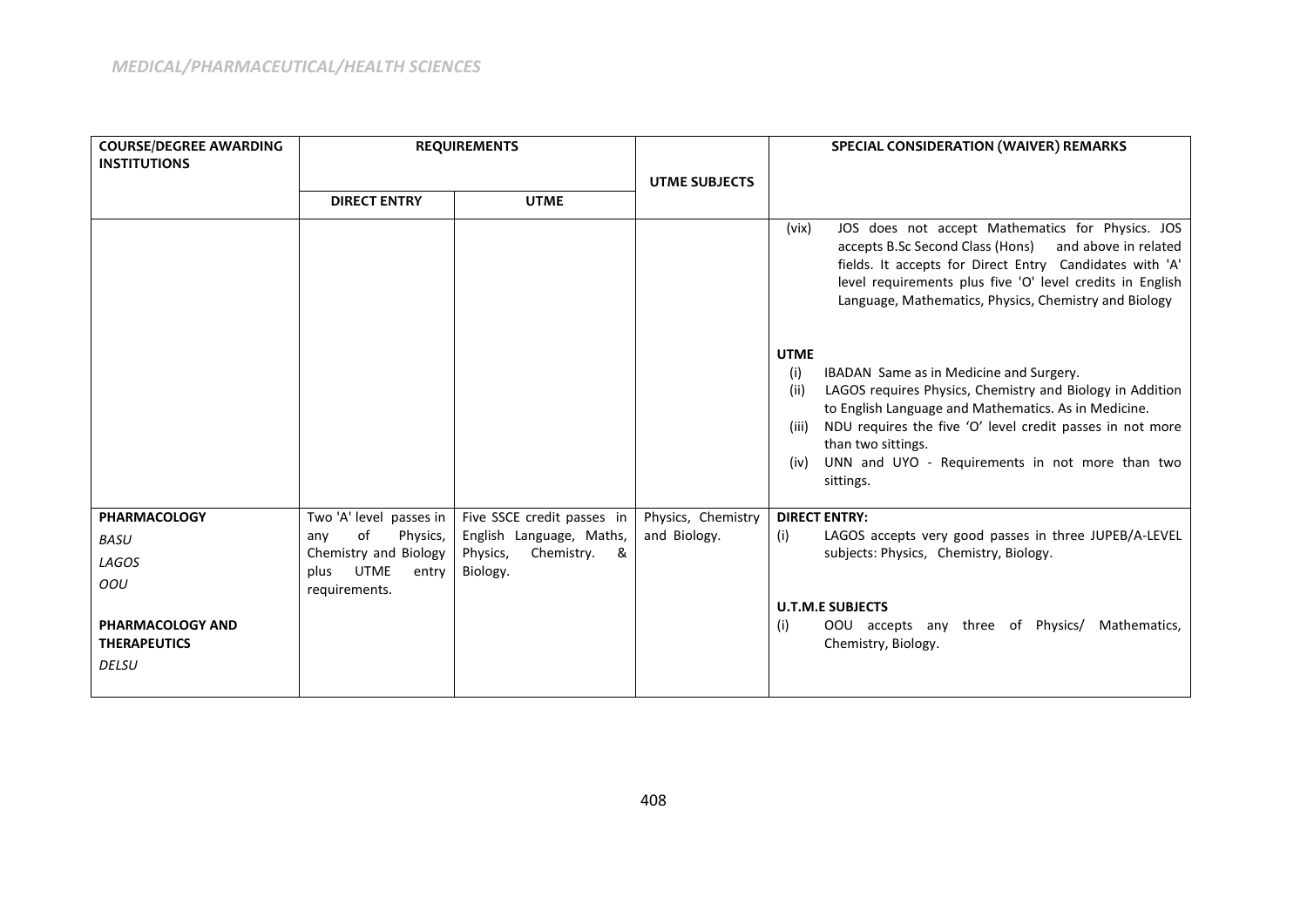| <b>COURSE/DEGREE AWARDING</b> |                                            | <b>REQUIREMENTS</b>        |                      | SPECIAL CONSIDERATION (WAIVER) REMARKS                                                                                 |
|-------------------------------|--------------------------------------------|----------------------------|----------------------|------------------------------------------------------------------------------------------------------------------------|
| <b>INSTITUTIONS</b>           |                                            |                            |                      |                                                                                                                        |
|                               |                                            |                            | <b>UTME SUBJECTS</b> |                                                                                                                        |
|                               | <b>DIRECT ENTRY</b>                        | <b>UTME</b>                |                      |                                                                                                                        |
| PHYSIOLOGY:                   | Two 'A' level passes                       | Five SSCE credit passes in | Physics, Chemistry   | <b>DIRECT ENTRY:</b>                                                                                                   |
| AAU                           | from<br>chosen                             | English Language, Maths,   | and Biology          | (i)<br>IBADAN - As for Biochemistry.                                                                                   |
| ABU                           | Chemistry, Physics and<br>Biology/Zoology. | Chemistry and<br>Physics,  |                      | (ii)<br>CALABAR and PHC - No direct entry.<br>(iii)<br>ILORIN requires 'A' level passes from Mathematics, Physics,     |
| <b>ABUAD</b>                  |                                            | Biology.                   |                      | Chemistry and Biology.                                                                                                 |
| COOU                          |                                            |                            |                      | LAGOS accepts very good passes in three JUPEB/A-LEVEL<br>(iv)                                                          |
| ВАВСОСК                       |                                            |                            |                      | subjects: Physics, Chemistry, Biology.                                                                                 |
| <b>BASU</b>                   |                                            |                            |                      | AAU - Same as for Medical Lab. Science.<br>(v)                                                                         |
| <b>BAYERO</b>                 |                                            |                            |                      | LAUTECH accepts 'A' Level passes in Biology<br>(vi)<br>and<br>Chemistry or Physics or ND with Upper Credit or /HND in  |
| <b>BENIN</b>                  |                                            |                            |                      | relevant discipline.                                                                                                   |
| <b>BOWEN</b>                  |                                            |                            |                      | <b>BENIN</b> accepts:<br>(v)                                                                                           |
| <b>CALABAR</b>                |                                            |                            |                      | (a)<br>Three Advance level passes in GCE or HSC or any of their                                                        |
| <b>CRUTECH</b>                |                                            |                            |                      | equivalent at not more than two sittings. Subjects are<br>Physics, Chemistry, and Biology or Zoology in addition to O' |
| <b>CRUTECH</b>                |                                            |                            |                      | level requirements.                                                                                                    |
| <b>DELSU</b>                  |                                            |                            |                      | At least a second Class Lower Degree from a recognised<br>(b)                                                          |
| <b>FED-NDUFU</b>              |                                            |                            |                      | University in any of the following. B.C Biological Sciences<br>(Biochemistry, Microbiology, Zoology, Botany)           |
| <b>GREGORY</b>                |                                            |                            |                      |                                                                                                                        |
| <b>IBADAN</b>                 |                                            |                            |                      | UTME:                                                                                                                  |
| <b>IGBINEDION</b>             |                                            |                            |                      | (i)<br>ILORIN accepts a pass in English Language with distinction                                                      |
| <b>ILORIN</b>                 |                                            |                            |                      | in Physics, Chemistry, Biology and Mathematics.<br>IBADAN - As in Medicine and Surgery.<br>(ii)                        |
| LAGOS                         |                                            |                            |                      | BENIN at least five 'O' level credit passes in WARC,<br>(iii)                                                          |
| LASU                          |                                            |                            |                      | SSCE/GCE, NECO/SSCE or any other recognised equivalent                                                                 |
| LAUTECH                       |                                            |                            |                      | at not more than two sittings. The subjects should include                                                             |
| <b>MADONNA</b>                |                                            |                            |                      | English Language, Mathematics, Physics, Chemistry and<br>Biology.                                                      |
| <b>NORTHWEST</b>              |                                            |                            |                      |                                                                                                                        |
| OOU                           |                                            |                            |                      |                                                                                                                        |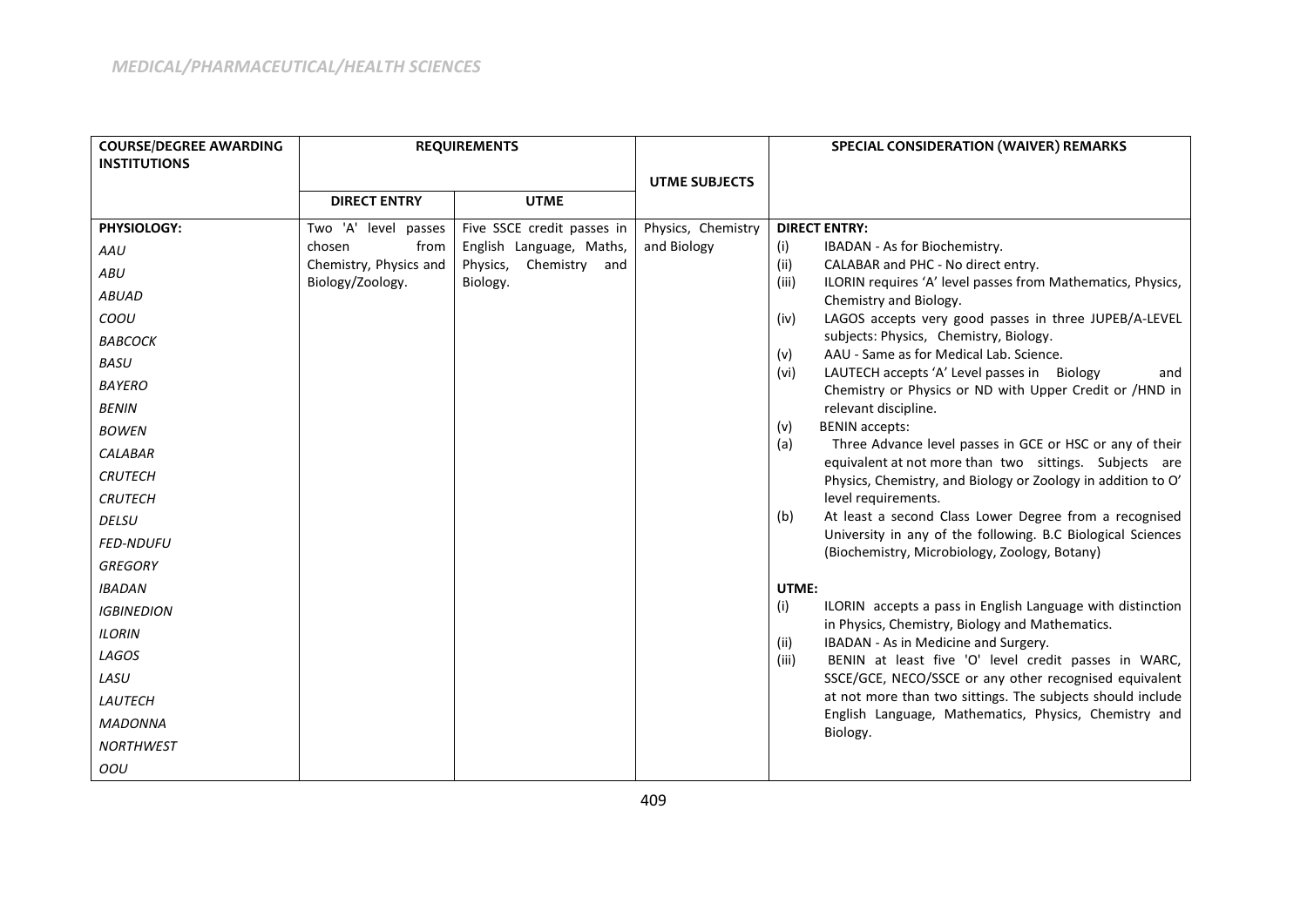| <b>COURSE/DEGREE AWARDING</b>                                                        |                                                                                        | <b>REQUIREMENTS</b>                                                                                |                                    | SPECIAL CONSIDERATION (WAIVER) REMARKS                                                                                                                                                                                                                                                                                             |
|--------------------------------------------------------------------------------------|----------------------------------------------------------------------------------------|----------------------------------------------------------------------------------------------------|------------------------------------|------------------------------------------------------------------------------------------------------------------------------------------------------------------------------------------------------------------------------------------------------------------------------------------------------------------------------------|
| <b>INSTITUTIONS</b>                                                                  |                                                                                        |                                                                                                    | <b>UTME SUBJECTS</b>               |                                                                                                                                                                                                                                                                                                                                    |
|                                                                                      | <b>DIRECT ENTRY</b>                                                                    | <b>UTME</b>                                                                                        |                                    |                                                                                                                                                                                                                                                                                                                                    |
| PHC<br><b>UNIOSUN</b><br><b>UNIZIK</b><br><b>UYO</b>                                 |                                                                                        |                                                                                                    |                                    | <b>U.T.M.E SUBJECTS</b><br>OOU accepts any three of Physics/ Mathematics, Chemistry<br>(i)<br>and Biology<br>BABCOCK - Same as for Anatomy.<br>(ii)                                                                                                                                                                                |
| <b>HUMAN PHYSIOLOGY:</b><br><b>BSU</b>                                               |                                                                                        |                                                                                                    |                                    |                                                                                                                                                                                                                                                                                                                                    |
| <b>PHYSIOTHERAPY:</b><br><b>BAYERO</b><br><b>IBADAN</b><br>LAGOS<br><b>MAIDUGURI</b> | ʻA'<br>Two<br>(i)<br>level<br>passes chosen from<br>Physics, Chemistry and<br>Biology. | Five SSCE credit passes in<br>English Language, Maths,<br>Biology,<br>Physics<br>and<br>Chemistry. | Physics, Chemistry<br>and Biology. | <b>DIRECT ENTRY:</b><br>LAGOS accepts very good passes in three JUPEB/A-LEVEL<br>(i)<br>subjects: Physics, Chemistry, Biology.<br>IBADAN requires 3 'A' level passes in Chemistry, Physics,<br>(ii)<br>Biology or Zoology plus B.Sc in relevant fields.<br><b>UTME</b><br>(i)<br>IBADAN and LAGOS Same as in Medicine and Surgery. |
| <b>RADIOGRAPHY</b><br><b>BAYERO</b><br>CALABAR<br>LAGOS                              | 'A'<br>(i) Two<br>level<br>passes chosen from<br>Physics, Chemistry and<br>Biology.    | Five SSCE credit passes in<br>English Language, Maths,<br>Biology,<br>Physics<br>and<br>Chemistry. | Physics, Chemistry<br>and Biology. | <b>DIRECT ENTRY AND UTME</b><br>CALABAR accepts<br>(i)<br>'A' level in any two of Chemistry, Biology and Physics plus<br>(a)<br>O/L requirements<br>accepts B.SC in Physical or Biological sciences plus O/L<br>(a)                                                                                                                |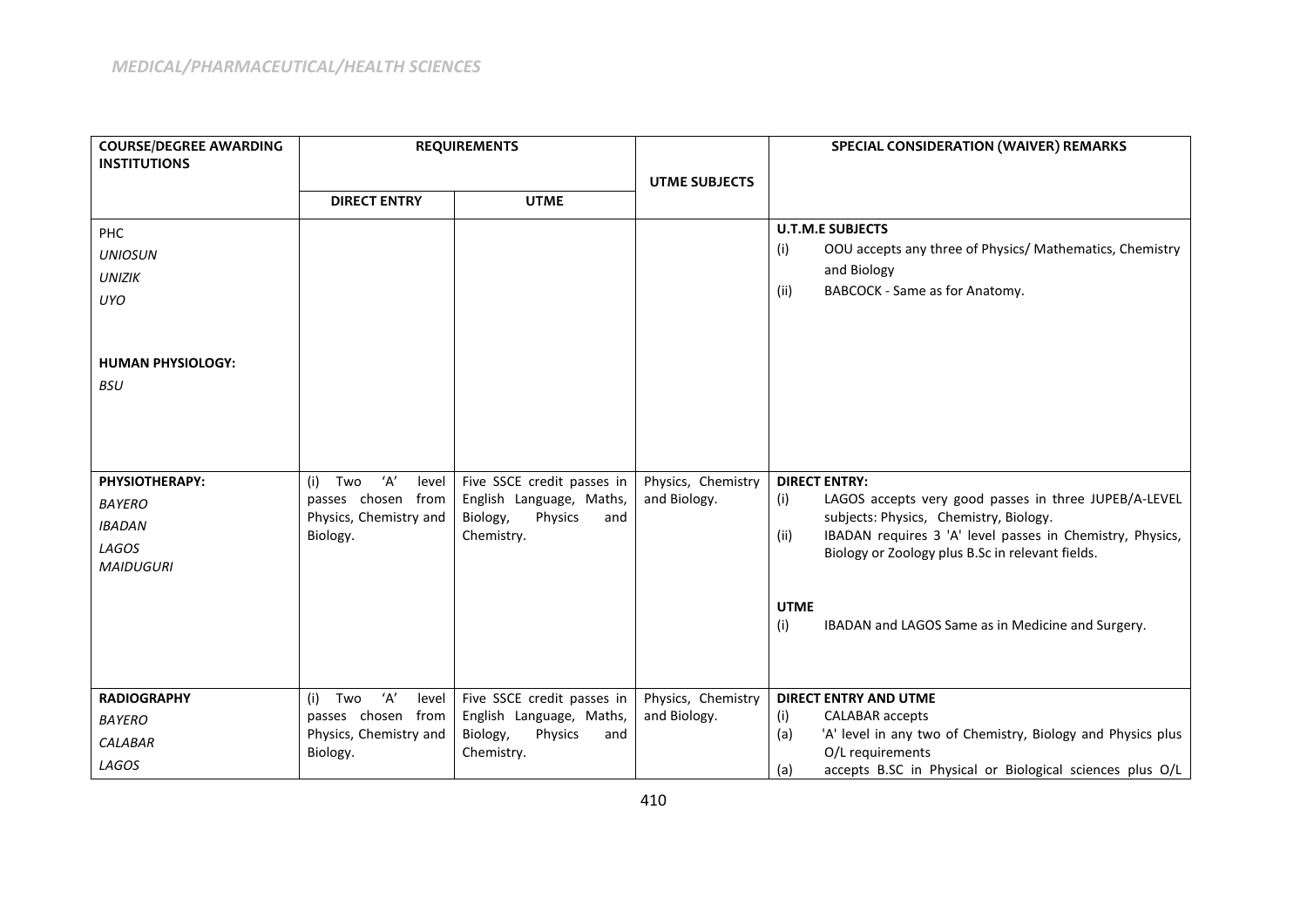| <b>COURSE/DEGREE AWARDING</b>                                 |                               | <b>REQUIREMENTS</b>              |                      | <b>SPECIAL CONSIDERATION (WAIVER) REMARKS</b>                                                    |
|---------------------------------------------------------------|-------------------------------|----------------------------------|----------------------|--------------------------------------------------------------------------------------------------|
| <b>INSTITUTIONS</b>                                           |                               |                                  |                      |                                                                                                  |
|                                                               | <b>DIRECT ENTRY</b>           | <b>UTME</b>                      | <b>UTME SUBJECTS</b> |                                                                                                  |
|                                                               |                               |                                  |                      |                                                                                                  |
| <b>MAIDUGURI</b>                                              |                               |                                  |                      | requirements<br>UNIZIK requires A' level credit pass in Physics. Accepts<br>(ii)                 |
| UDU                                                           |                               |                                  |                      | London International Baccalaureate.                                                              |
| <b>UNIZIK</b>                                                 |                               |                                  |                      | <b>MAIDUGURI</b><br>DIR/DCR<br>accepts<br>(iii)<br>registered<br>with                            |
| <b>UNN</b>                                                    |                               |                                  |                      | radiographers Board of Nigeria plus O' level requirements.                                       |
|                                                               |                               |                                  |                      |                                                                                                  |
| <b>MEDICAL RADIOGRAPHY AND</b><br><b>RADIOLOGICAL SCIENCE</b> |                               |                                  |                      | <b>DIRECT ENTRY:</b>                                                                             |
| <b>BAYERO</b>                                                 |                               |                                  |                      | (i)<br>UNN - No direct entry.                                                                    |
|                                                               |                               |                                  |                      | (ii)<br>LAGOS accepts very good passes in three JUPEB/A-LEVEL                                    |
|                                                               |                               |                                  |                      | subjects: Physics, Chemistry, Biology                                                            |
|                                                               |                               |                                  |                      |                                                                                                  |
|                                                               |                               |                                  |                      | <b>UTME</b>                                                                                      |
|                                                               |                               |                                  |                      | (i)<br>UNN - As in Medical Laboratory Science.                                                   |
|                                                               |                               |                                  |                      |                                                                                                  |
|                                                               |                               |                                  |                      |                                                                                                  |
|                                                               |                               |                                  |                      | <b>UTME SUBJECTS</b>                                                                             |
|                                                               |                               |                                  |                      | (i)<br>UNN - As in Medical Laboratory Science.                                                   |
|                                                               |                               |                                  |                      |                                                                                                  |
|                                                               |                               |                                  |                      |                                                                                                  |
| <b>VETERINARY MEDICINE:</b>                                   | A'<br>level passes in         | Five O' level credit passes      | Physics, Chemistry   | <b>DIRECT ENTRY:</b>                                                                             |
| ABU                                                           | Chemistry,                    | include<br>English<br>to         | and Biology.         | ABU and MAKURDI accept HND distinction in:<br>(i)                                                |
| <b>ABUJA</b>                                                  | Biology/Zoology,              | Language, Biology, Physics,      |                      | Poultry Production; (b)<br>Animal Health; and<br>(a)                                             |
| <b>IBADAN</b>                                                 | Physics<br>or<br>Mathematics. | Chemistry<br>and<br>Mathematics. |                      | Animal Products Inspection.<br>(c)<br>(ii)<br>IBADAN and UMUDIKE accept ND/HND Animal Health and |
| <b>ILORIN</b>                                                 |                               |                                  |                      | Husbandry provided candidates meet the following                                                 |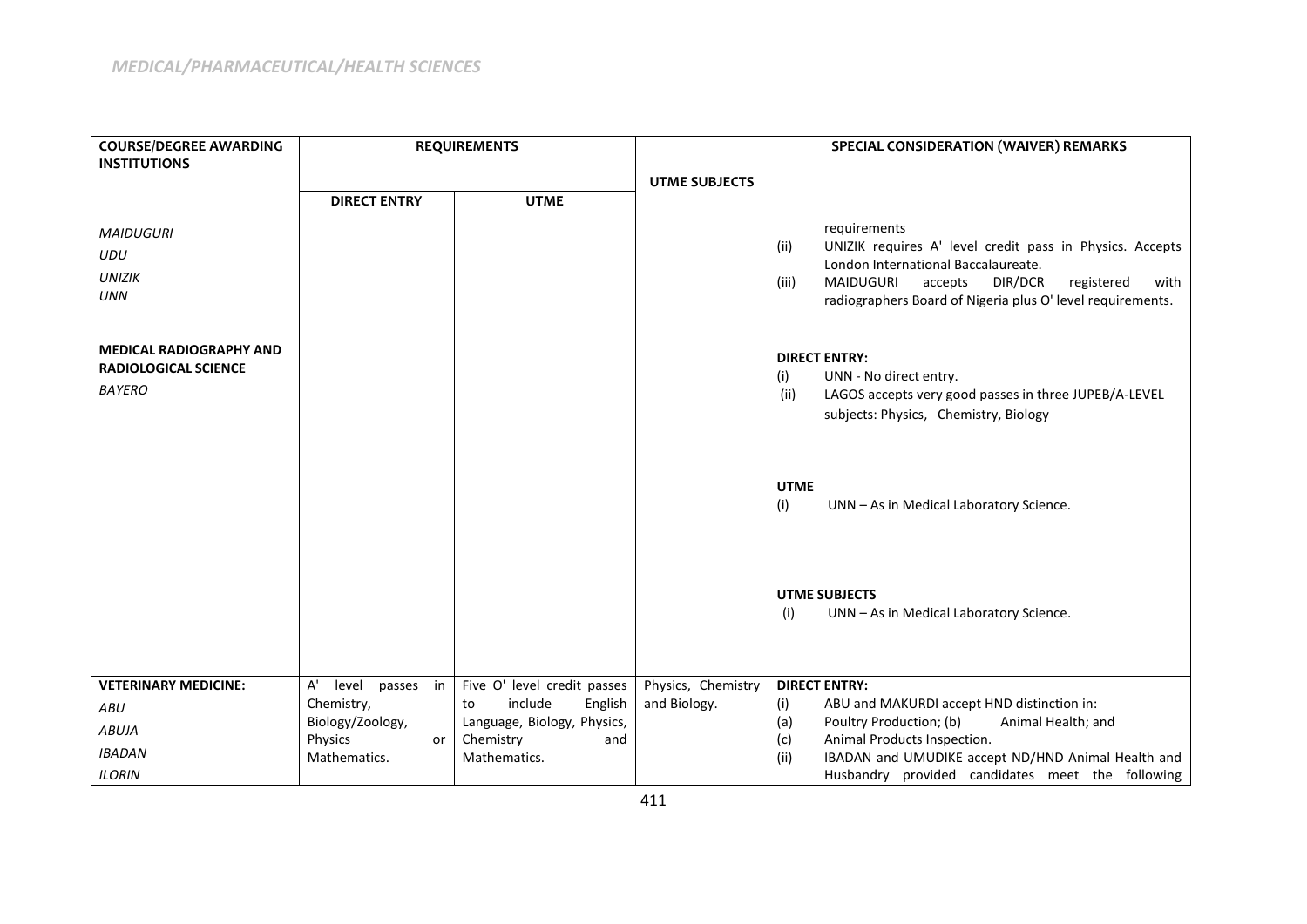| <b>COURSE/DEGREE AWARDING</b><br><b>INSTITUTIONS</b> | <b>REQUIREMENTS</b> |             | <b>UTME SUBJECTS</b> |            | <b>SPECIAL CONSIDERATION (WAIVER) REMARKS</b>                                                                |
|------------------------------------------------------|---------------------|-------------|----------------------|------------|--------------------------------------------------------------------------------------------------------------|
|                                                      | <b>DIRECT ENTRY</b> | <b>UTME</b> |                      |            |                                                                                                              |
| JOS                                                  |                     |             |                      |            | requirements:-                                                                                               |
| <b>MAIDUGURI</b>                                     |                     |             |                      | (a)        | At least one year satisfactory practical experience;                                                         |
| <b>MAKURDI</b>                                       |                     |             |                      | (b)        | Five 'O' level credit passes in Chemistry, Physics, Biology,<br>Mathematics and English Language.            |
| (with option in:)                                    |                     |             |                      | (iii)      | IBADAN also requires 'A' level passes in Chemistry, and                                                      |
| <b>Public Health and Preventive</b>                  |                     |             |                      |            | Biology/Zoology with 'O' level credit passes in Physics and                                                  |
| Medicine, Veterinary Pathology                       |                     |             |                      |            | Mathematics. In special cases, candidates who have passed                                                    |
| and Microbiology, Veterinary                         |                     |             |                      |            | the Animal Health Assistant or its equivalent with                                                           |
| Animal Production, Veterinary                        |                     |             |                      |            | distinction plus 'O' level credit passes in Chemistry, Biology                                               |
| Anatomy, Veterinary Surgery                          |                     |             |                      |            | and Physics or the equivalent may be considered for                                                          |
| and Theriogenology, Veterinary                       |                     |             |                      |            | admission.                                                                                                   |
| Physiology and Pharmacology                          |                     |             |                      | (iv)       | UDU accept ND/HND in relevant fields plus 'O' level credits                                                  |
| UDU                                                  |                     |             |                      |            | passes in Chemistry and Biology and O/L passes in                                                            |
| <b>UMUDIKE</b>                                       |                     |             |                      |            | Mathematics and Physics.                                                                                     |
| <b>FUNAAB</b>                                        |                     |             |                      | (v)<br>(a) | ABU accepts:<br>Three 'A' level passes in Biology, Chemistry, Physics or                                     |
| <b>UNN</b>                                           |                     |             |                      |            | Mathematics.                                                                                                 |
|                                                      |                     |             |                      | (b)        | HND in Animal Science at minimum of lower credit from                                                        |
|                                                      |                     |             |                      |            | accredited institution                                                                                       |
|                                                      |                     |             |                      | (vi)       | FUNAAB requires at least HND (Upper Credit) to 200 level                                                     |
|                                                      |                     |             |                      |            | in addition to UTME requirements.                                                                            |
|                                                      |                     |             |                      | (vii)      | UNN requires either                                                                                          |
|                                                      |                     |             |                      | (a)        | Passes at GCE A' level or HSC or an equivalent examination                                                   |
|                                                      |                     |             |                      |            | in Chemistry, Biology and Physics in addition to UME                                                         |
|                                                      |                     |             |                      |            | requirement.                                                                                                 |
|                                                      |                     |             |                      | (vii)      | ILORIN accepts graduate of first degree in related sciences,                                                 |
|                                                      |                     |             |                      |            | National Diploma in Animal Health and Husbandry or<br>Animal Production (Upper credit) in addition plus UTME |
|                                                      |                     |             |                      |            | requirements.                                                                                                |
|                                                      |                     |             |                      | (viii)     | JOS accepts:                                                                                                 |
|                                                      |                     |             |                      | a.         | Bachelor's degree in relevant science discipline from                                                        |